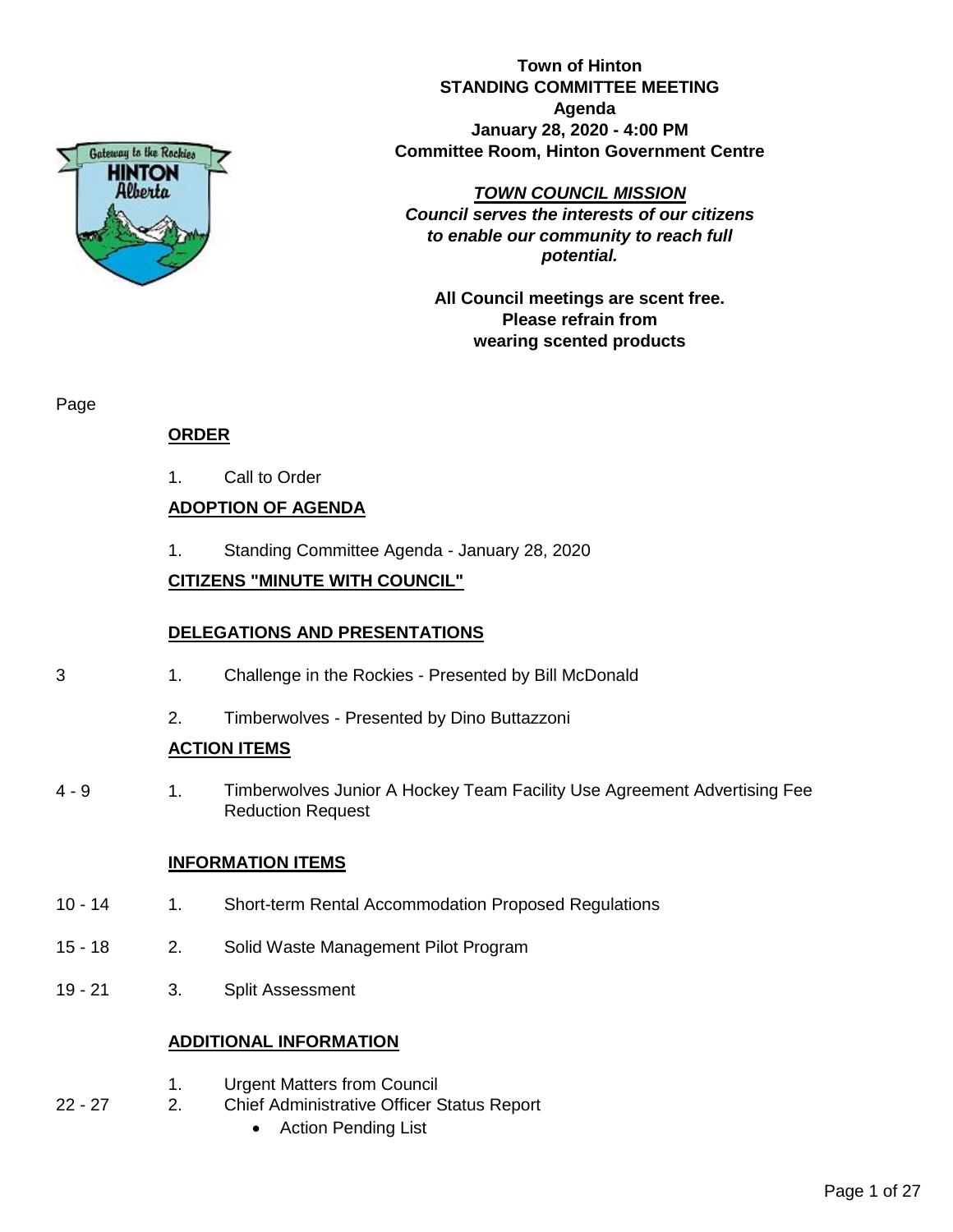# STANDING COMMITTEE MEETING Agenda January 28, 2020

- 3. Legislative Services Update<br>4. Executive Assistant Logistics
- 4. Executive Assistant Logistics Information

# **IN CAMERA**

1. Water Treatment Plant (Section 16 of FOIP)

# **ADJOURNMENT**

1. Adjournment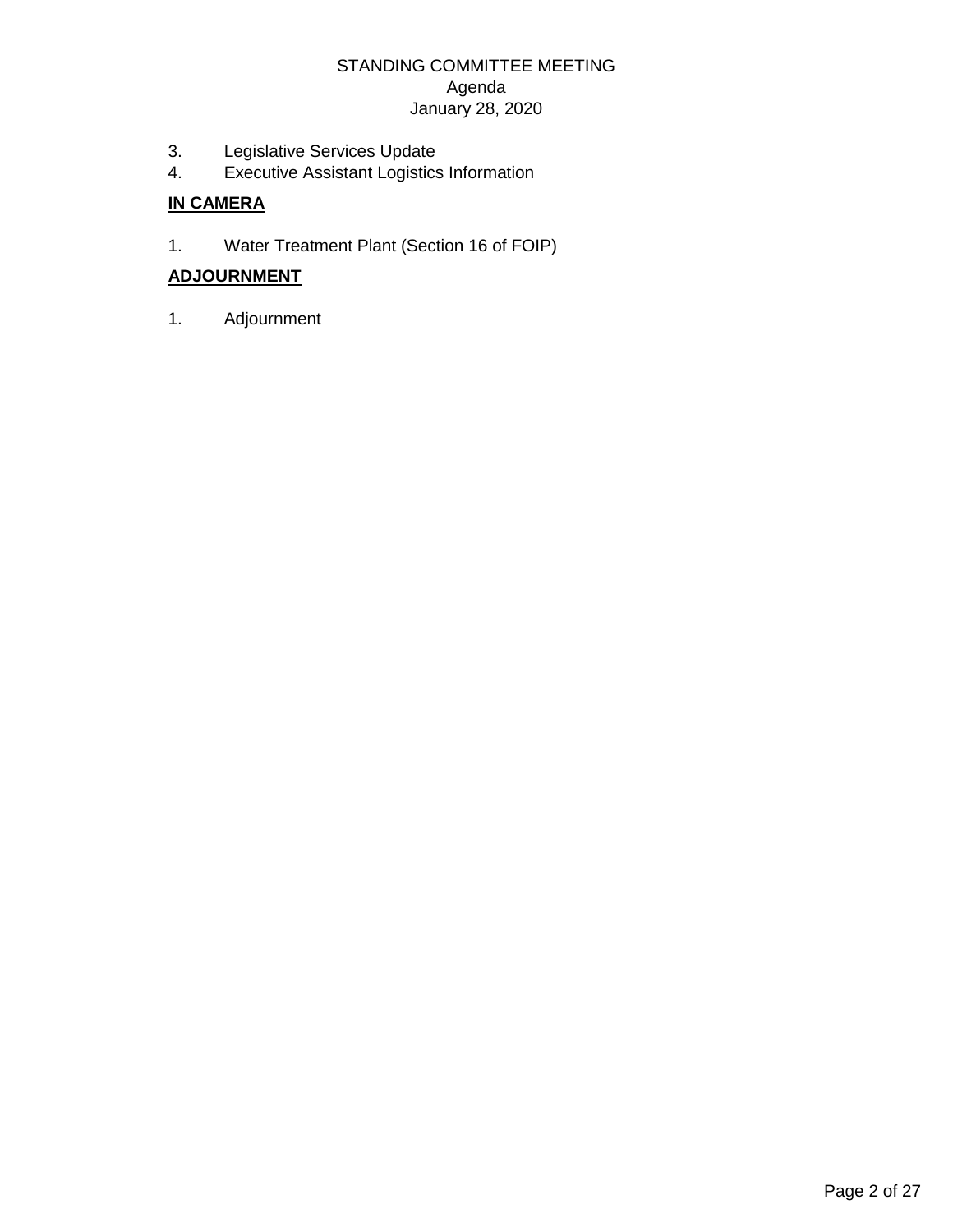

The purpose of this delegation is to make a request to council to potentially waive the additional costs of room rental for the meeting room and peoples centre for the week of the CHALLENGE IN THE ROCKIES hockey event.

The rational behind this ask is that this event generates significant revenue for the community and directly to the recreation centre in terms of the amount of ice usage, the number of participants and to the hospitality industry.

 The CHALLENGE is aware of the policy of the town in regards to rentals but we believe that with the amount ice usage that this is a reasonable request and will incur little or no additional costs to the town and will assist the CHALLENGE so that this major event will continue in the future.

Challenge in the Rockies Society

780 223 4166

[Hintonice@shaw.ca](mailto:Hintonice@shaw.ca)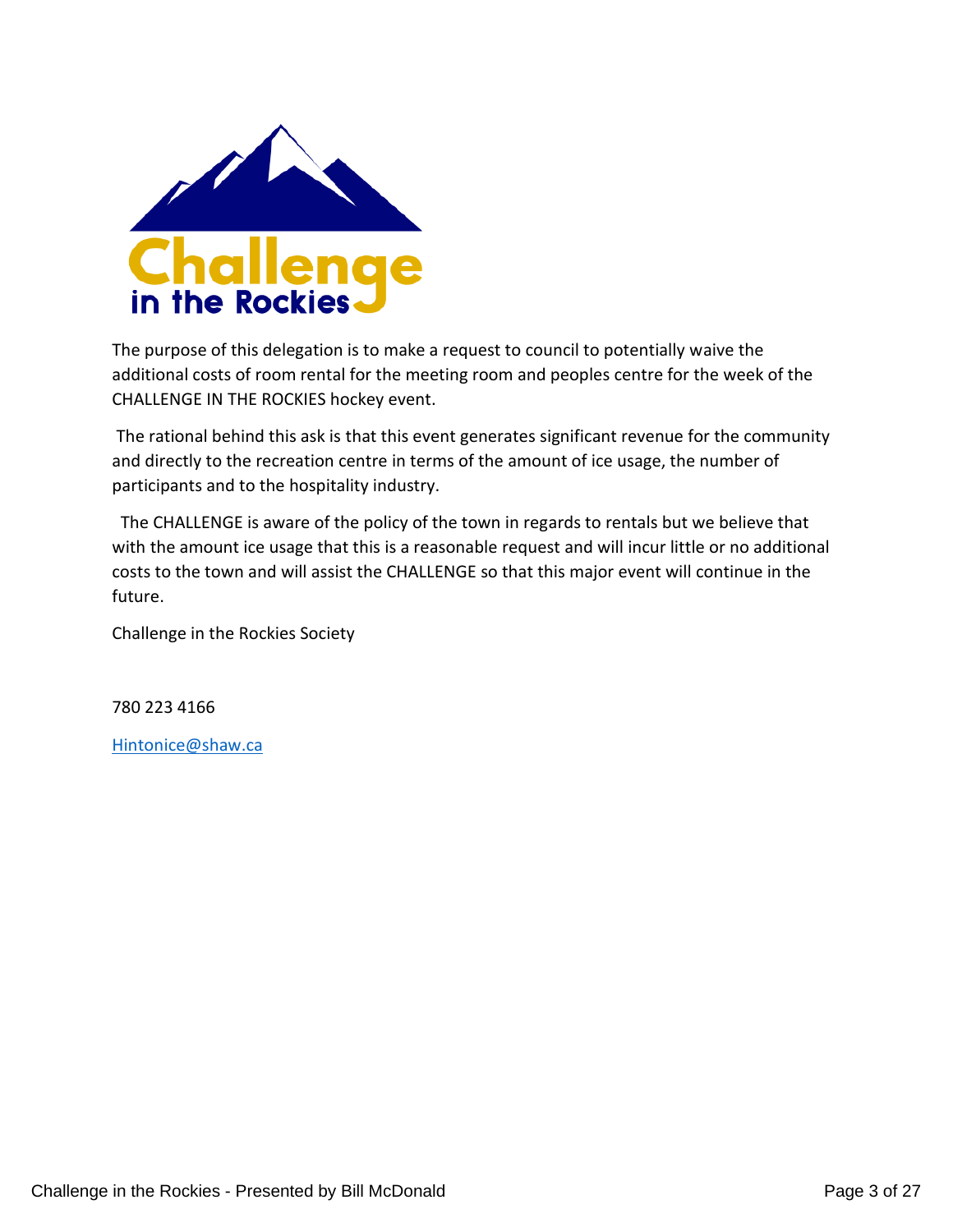

# **TOWN OF HINTON Administrative Report**

# ☒ **DIRECTION REQUEST** ☐ **REQUEST FOR DECISION** ☐ **INFORMATION ITEM**

| <b>DATE:</b> |  | Standing Committee Meeting of January 28, 2020 |  |
|--------------|--|------------------------------------------------|--|
|              |  |                                                |  |

**PRESENTED BY:** Emily Olsen, Interim Chief Administrative Officer

#### **RE**: **TIMBERWOLVES JUNIOR A HOCKEY TEAM FACILITY USE AGREEMENT ADVERTISING FEE REDUCTION REQUEST**

#### **Recommended Action**

*That Committee direct Administration to uphold the current advertising conditions established in the Facility Use Agreement between the Town of Hinton and Hinton Timberwolves Junior A Hockey Team.*

#### **Background**

Historically, and currently, the Town generates revenue through the sale of advertising space in arena facilities (such as wall, board and in-ice ads) to help minimize taxation support needed to operate the facilities. This revenue stream is managed through the Recreation Administration Office as part of the operating budget and fluctuates between \$9,000 to \$13,000 per year. The Bill Thompson Arena generates most of this revenue as it offers the most exposure for the advertisers (higher number of bleacher seats, higher level / adult activities, and special events than the Steve Hotchkiss Arena).

In approximately 2012, the Hinton Minor Hockey Association (HMHA) engaged in an advertising agreement with the Recreation Department to facilitate the Bill Thompson Arena (BTA) advertising as a service to the facility and a fundraiser for the HMHA. There was an agreement in place for two years such that, in short, the Town was provided with reliable funding to maintain previous and current advertising revenue levels, and the HMHA was able to keep all funds in excess of that to support their non-profit organization.

In 2018, the Wildcats Junior A Hockey Team operated during the 2018/2019 hockey season under a Facility Use Agreement that included advertising rates and conditions that paralleled the previous HMHA agreement. The clause was incorporated at the request of the Wildcats in order to generate revenue for their profit organization. A lump sum fee / rate (Advertising Fee) was established which aligned with past practise / agreements and maintained a sustainable revenue source for the Town.

In May 2019, a two-year Facility Use Agreement was established with the new Hinton Timberwolves Junior A Hockey Team that incorporated the same advertising clause (Attachment 1). At the time it was signed, Mr. Dino Buttazzoni, owner of the Timberwolves, indicated his intent to challenge two sections of the Agreement at a future date: the practice ice user fees and the advertising rate.

 $\checkmark$  The practice ice user fee section was amended by motion of Council in October 2019, to "*approve the Standing Committee's recommendation to amend the Hinton Timberwolves Junior A Hockey Team Facility Use Agreement to incorporate a reduced hourly rental rate for Adult Non-Prime Arena Use by 75% for the 2019/2020 season and 50% for the 2020/2021 season as determined by Committee."*

Written By: Hans van Klaveren, Parks, Recreation & Culture Manager Timberwolves Junior A Hockey Team Facility Use Agreement Advertising Fee... Page 4 of 27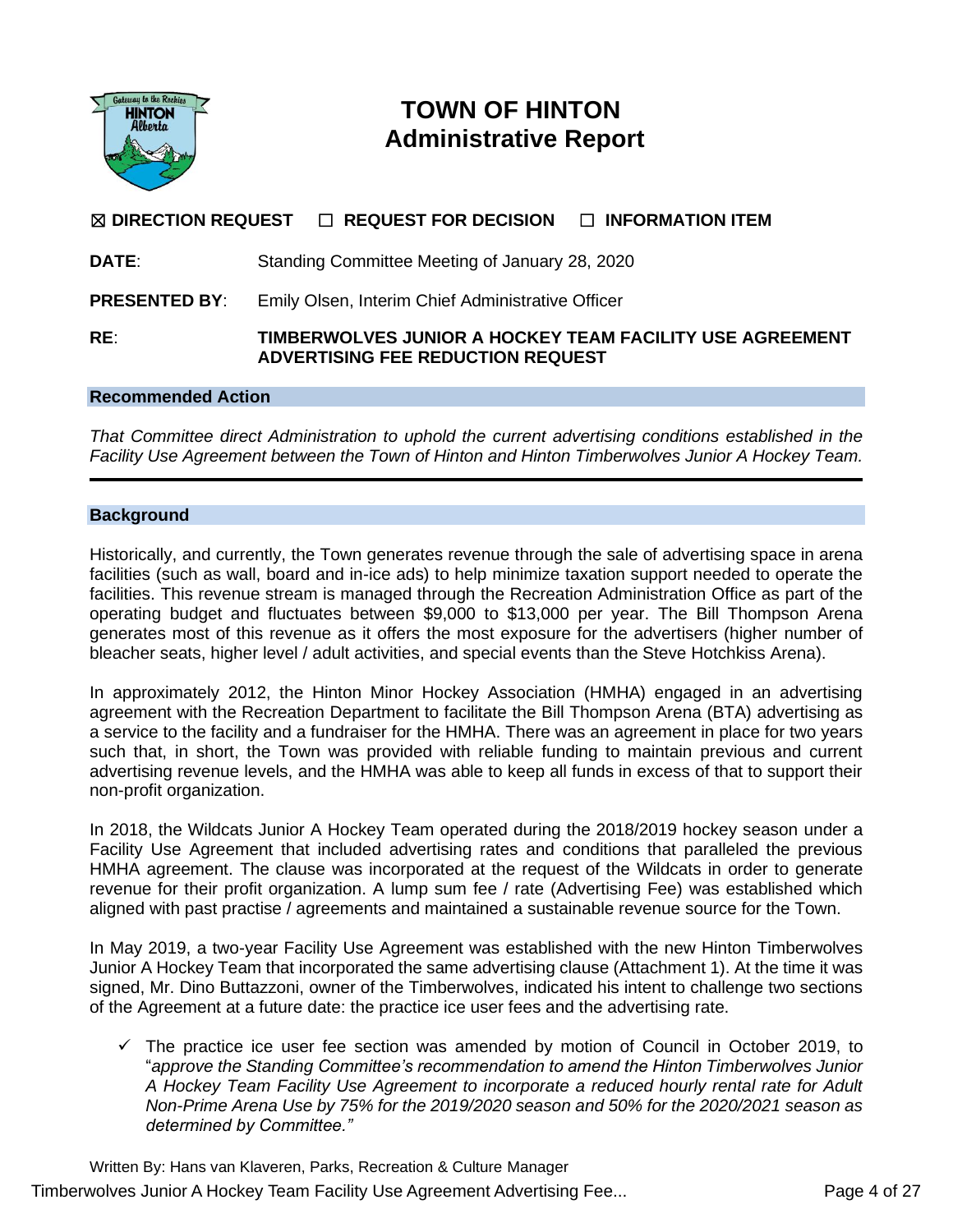Mr. Buttazzoni and Administration have been exploring a re-negotiation of the Advertising Fee section of the existing Agreement but have not been able to reach a resolve or mutually agreed upon outcome. As such, Mr. Buttazzoni expressed his intent to attend the January 28, 2020 Standing Committee of Council as a delegation to request a reduction to the Advertising Fee.

His request is as follows:

- *\$4,000.00 reduction for the 2019/2020 season (instead of the current agreement amount of \$8,000.00); and*
- *\$2,500.00 reduction for the 2020/2021 season (instead of the current agreement amount of \$8,000.00).*

#### **Analysis**

Advertising fees are Non-Council Approved Fees as defined in section 5.9 of Policy #082, Recreation and Parks User Fee Policy: "This includes all fees for programs, service fees, equipment use, fees for goods, booking / administrative fees, promotional programs and all other Department approved contracts and agreements." Administration sets advertising fees in context of the fully negotiated agreement, including, but not limited to, considerations for the following:

- Direct expenses incurred that are both initial and ongoing impacting the arena budget for services related to advertising, particularly in-ice and board advertising, such as:
	- o Installation during ice making process
	- o Maintenance and cleaning
	- o Repairs of Lexan protective cover
	- o Storage during non-ice season;
- Existing and long-standing advertising arrangements between the Town and local businesses;
- All ad spots held through the Town-established contracts that are not renewed with the Town will by default become part of the exclusivity clause of the Timberwolves contract;
- Similar previous arrangements with HMHA and the fairness to other non-profit groups. Any deviation from these conditions would warrant and trigger interest from other (non-profit) groups in this revenue generating opportunity; and
- Advertising rates are established in part to align with market conditions and comparable communities and facilities.

# **2018 Budget Year Impact & Analysis**

The Wildcats paid the full \$8,000 Advertising Fee for their 2018/2019 season as required by their Facility Use Agreement and as invoiced by the Town in Fall 2018.

The total advertising revenue budgeted for 2018 was met and accumulated to exceed the 2018 budgeted amount because the budget was set and approved before the Wildcats Agreement was established. While this was a good news item (increased revenue), the additional funds were used to help offset (in part, not in whole) the additional unbudgeted expenses related to accommodating the new team. An increased net deficit for 2018 remained.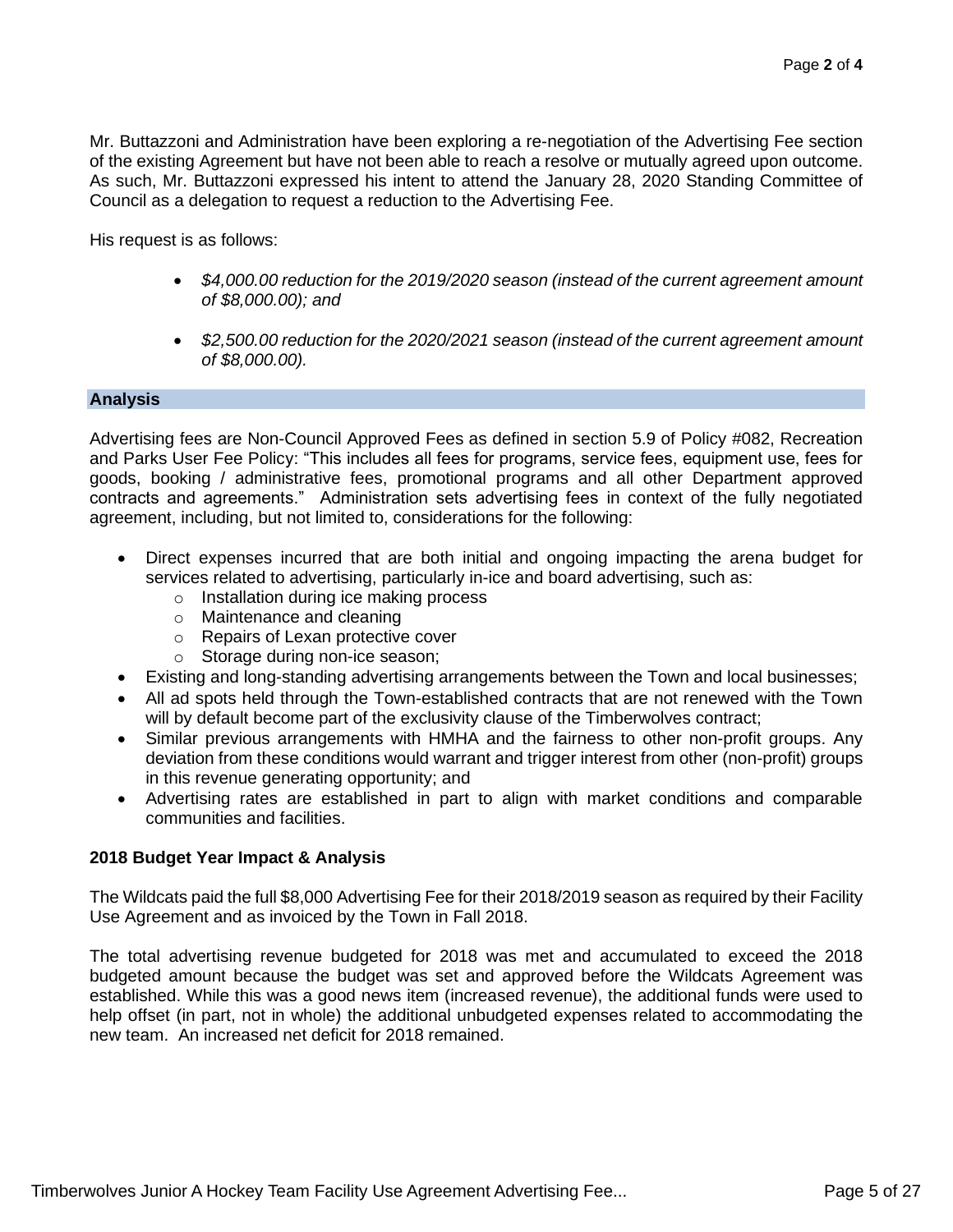# **2019 Budget Year Impact & Analysis**

The Timberwolves have requested an Advertising Fee reduction for the first year of a two-year agreement. The Town invoiced the Timberwolves in 2019 for their \$8,000 Advertising Fee associated with the 2019/2020 hockey season and as agreed upon in their Agreement with the Town. The payment remains outstanding at this time.

This revenue source is a significant factor in achieving the Town's budgeted advertising revenue of \$15,000 for 2019. Town-managed advertising agreements in the SHA and BTA arenas generated \$8,864 for 2019; the outstanding Timberwolves invoice for \$8,000 results in an actual revenue for the Town of \$16,864 for 2019. If the Timberwolves' outstanding 2019 invoice is not paid (in part or in full), any unpaid amount will sit in accounts receivable until such time as it is paid in full or, if directed by Council, will need to be written off; this will be reflected as an increased net deficit for 2019.

### **2020 Budget Year Impact & Analysis**

The Timberwolves have also requested an Advertising Fee reduction for the second year of a two-year agreement. The proposed 2020 Budget of \$15,300 reflected the terms of the current agreement anticipated (full \$8,000 fee); the interim 2020 Budget also reflects the current agreement (full \$8,000 fee). Because the final 2020 Budget has not been approved by Council, any changes to the second year of the Timberwolves Agreement would be reflected in the budget as an increased net deficit supported by taxation.

### **2021 Budget Year Impact & Analysis**

The current Timberwolves Agreement will expire on July 31, 2021. A new agreement will be negotiated for their 2021/2022+ hockey season(s); it will specify what, if any, conditions will be established for advertising revenue opportunities.

As Council moves to a three-year operating budget approval process, the proposed 2020 – 2022 Budget will reflect the assumption of a continued agreement with the Timberwolves, using no less than the current Advertising Fee rate, unless otherwise directed by Council.

#### **Impact to Timberwolves**

Reducing the advertising fees for the Timberwolves in the amount(s) they have requested will result in a \$6,500 savings for the team over the duration of the two-year agreement. Altering the Advertising Fee should also include a direction from Council regarding the date/year/season the change would be applied so that the 2019 write-off process can be initiated and/or the 2020 proposed budget can be amended. Savings for the team will positively affect their budget and operations.

### **Implications of Decision**

| <b>Financial Implications</b>      |                                                            |  |
|------------------------------------|------------------------------------------------------------|--|
| <b>Items</b>                       | <b>Comments</b>                                            |  |
| <b>Operating Cost/Implications</b> | Upholding the agreement will prevent a \$4,000<br>$\Omega$ |  |
|                                    | loss in 2019 and a further \$2,500 loss in 2020            |  |
| <b>Capital Cost</b>                | \$0<br>$\circ$                                             |  |
| <b>Budget Revenue</b>              | $2019 = $8,000$ and proposed $2020 = $8,000$<br>$\circ$    |  |
| Source of Funds                    | <b>Hinton Timberwolves Agreement</b><br>$\circ$            |  |
| <b>Unbudgeted Costs</b>            | Revenue loss if agreement is not upheld<br>$\circ$         |  |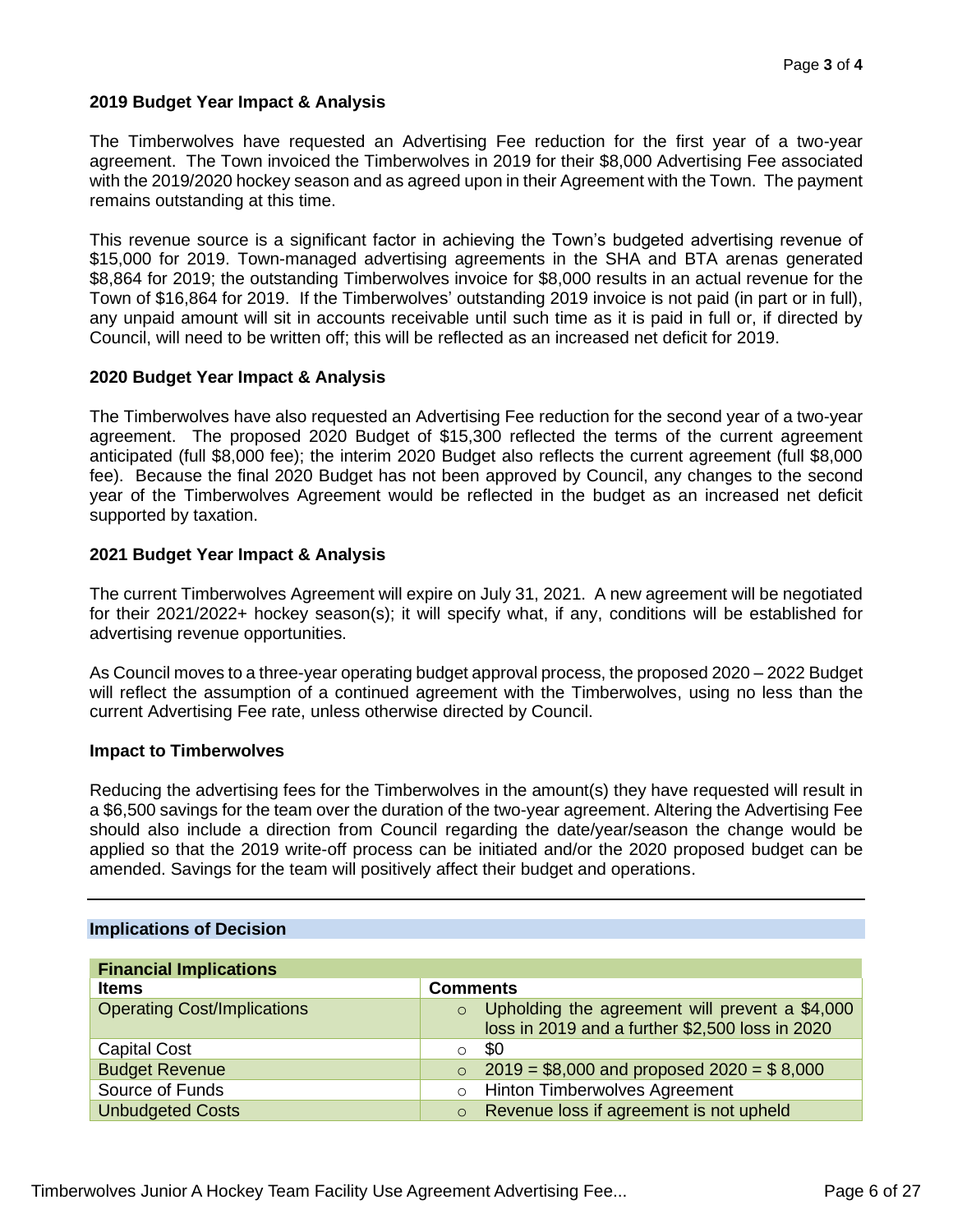### **Public Engagement**

# o N/A

# **Communications**

 $\circ$  N/A

# **Risk / Liability**

- $\circ$  If a reduction to the current advertising fee is applied, the 2019 yearend and the 2020 operating budget will be under varying degrees of stress (depending on the amount of reduction) with no option to recover lost revenue other than as a write-off for 2019 and through increased taxation for 2020.
- $\circ$  If a discount is awarded, there may be inquiries from the public, as well from other user groups who a) did not receive similar discounts at the time they engaged in similar advertising agreements, or b) who would have engaged in an agreement had a similar (reduced) Advertising Fee been offered.

| <b>Legislative Implications</b>      |                         |  |
|--------------------------------------|-------------------------|--|
| <b>Conforms with:</b>                | Yes/No/Partial Comments |  |
| <b>Council's Strategic Plan</b>      | N/A                     |  |
| <b>Community Sustainability Plan</b> | N/A                     |  |
| <b>Municipal Policies or Bylaws</b>  | N/A                     |  |
| <b>Provincial Laws or MGA</b>        | N/A                     |  |
| <b>Other plans or policies</b>       | N/A                     |  |

#### **Options / Alternatives**

The options are:

- *1. That Committee direct Administration to uphold the current advertising conditions established in the Facility Use Agreement between the Town of Hinton and Hinton Timberwolves Junior A Hockey Team.*
- *2. That Committee recommend Council approve an amendment to sections 12.1.1. and 12.1.2. of the Facility Use Agreement between the Town of Hinton and Hinton Timberwolves Junior A Hockey Team to reflect a reduction to the Advertising Fee from \$8,000 per year to:*
	- *a. \$4,000.00 for the 2019/2020 season (specifically a reduction of \$4,000.00); and*
	- *b. \$5,500.00 for the 2020/2021 season (specifically a reduction of \$2,500.00).*
- *3. That Committee recommend Council approve an amendment to sections 12.1.1 and 12.1.2. of the Facility Use Agreement between the Town of Hinton and Hinton Timberwolves Junior A Hockey Team to reflect a reduction to the Advertising Fee from \$8,000 per year to an amount and for a season as amended by Committee.*

#### **Attachment(s)**

- 1. Section 12\* of the Hinton Timberwolves Junior A Hockey Team Facility Use Agreement
- **\*Reference**: The full Hinton Timberwolves Junior A Hockey Team Facility Use Agreement is available through the following [link:](https://www.hinton.ca/DocumentCenter/View/8332/Timberwolves-Agreement-in-full-as-of-Dec-16-2019-amendment---for-link)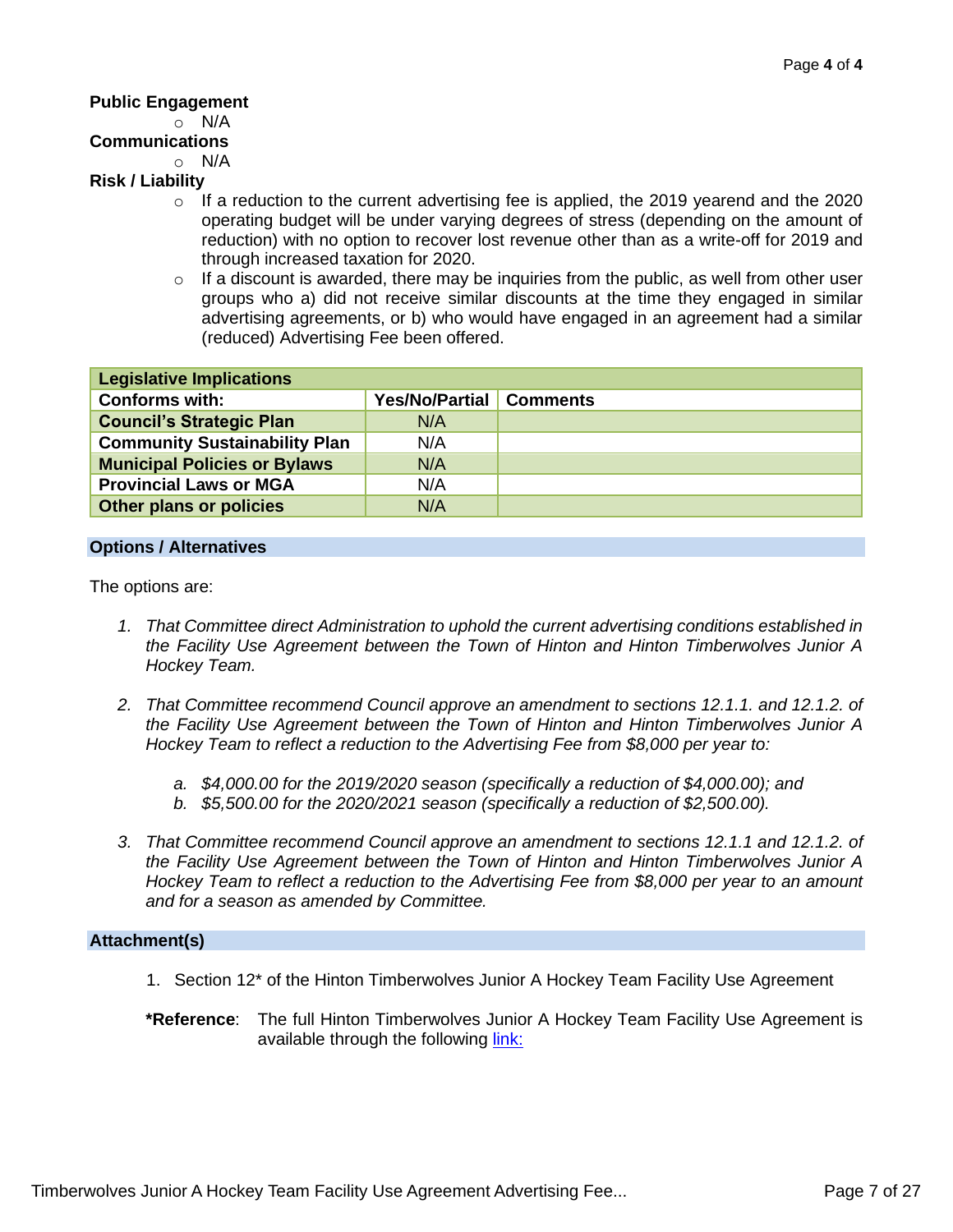# **12. ADVERTISING**

- 12.1 The Team holds exclusive advertising rights within the Facility, including but not limited to all entryways and common areas, rink boards, the Designated Ice Surface, and score clock, subject to specifications provided herein:
	- 12.1.1 The Team has exclusive advertising rights for a two (2) year term until July 31, 2021 at rate of sixteen thousand dollars (\$16,000) plus GST;
	- 12.1.2 An annual payment of eight thousand dollars (\$8,000) plus OST will be made to the Landlord, no later than July I of each year;
	- 12.1.3 The Team is entitled to rent out advertising spaces as space permits and under the regulations in this agreement for a term not exceeding the duration of this agreement;
	- 12.1.4 The Team is entitled to all vacant board and wall advertising spaces;
	- 12.1.5 The Landlord's Town of Hinton in-ice logo is exempt from this agreement;
	- 12.1.6 The Team agrees that the existing advertising agreements between the Landlord and other third parties will be honored for the duration of their set terms and the space related to such contracts and the right for advertisement is excluded from this agreement between the Team and the Landlord;
	- 12.1.7 Wall and board space that becomes available due to existing third parties who do not wish to renew their Advertising Agreement with the Landlord will become part of the Advertising Agreement between the Team and the Landlord;
	- 12.1.8 The Team may use any additional space in the Facility provided that they do not impede the safety and unhindered use of the Facility by its patrons and that they have pre-approval from the Landlord;
	- 12.1.9 In the event that the Team chooses not to exercise their advertising rights in part or in whole, the Recreation Administration Supervisor or delegate must be informed no later than March 1 of each year;
	- 12.1.1OThe Team understands that, on occasion, their advertising panel may be obscured from view as a result of darkened lighting, draping, temporary structures, alternate advertising as required by event sponsors, and/or other obstructions present in the facility;
	- 12.1.11 The Landlord agrees to keep the advertising panel in clean condition. In the event of damage to the cover, the Landlord must replace the panel at their expense. Fee for maintenance/cleaning of the boards is included in the yearly rental fee;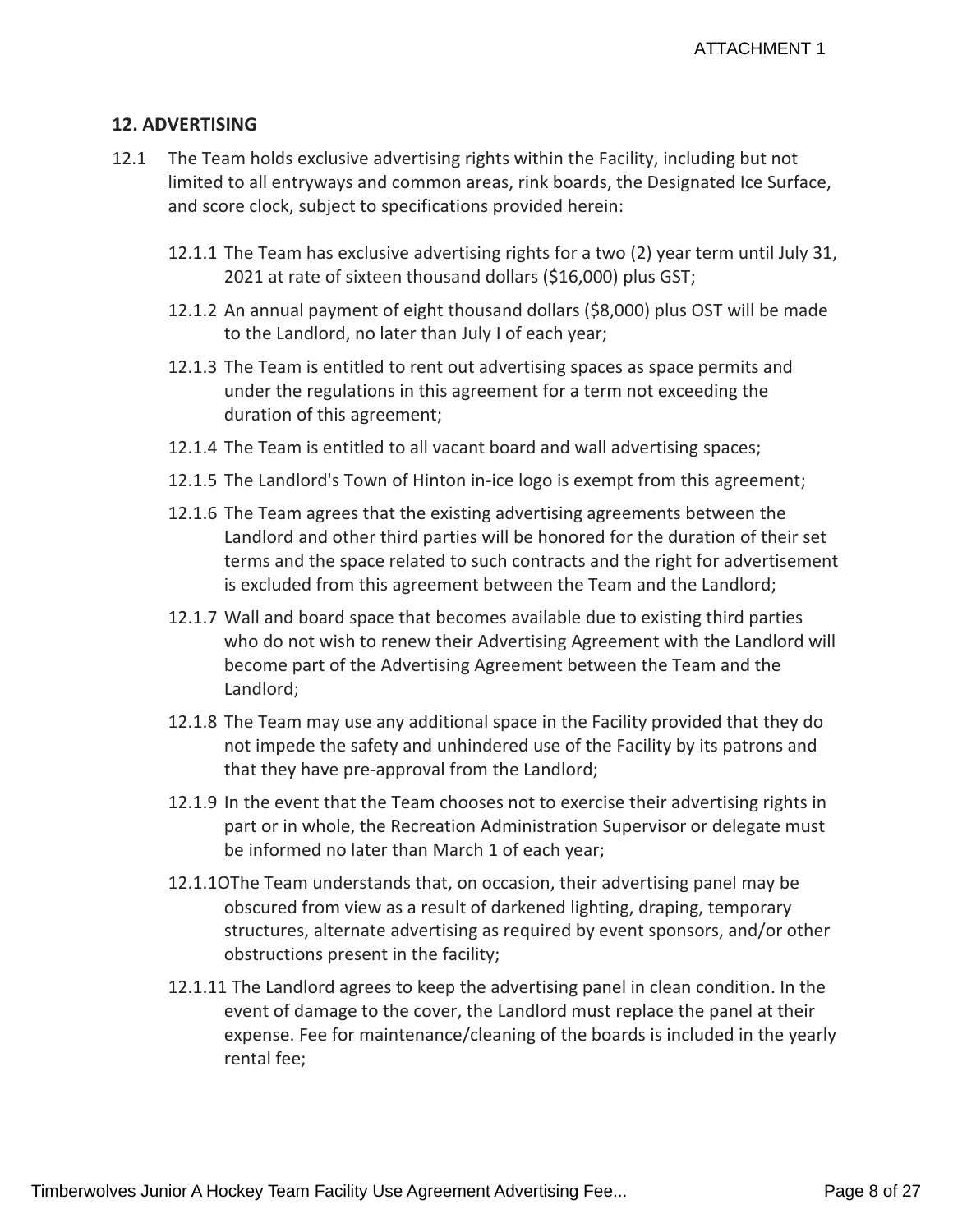- 12.1.12 The Landlord must install the ice advertisements where designated space for The Team is agreed upon and agreement in this regard will not be unreasonably withheld;
- 12.1.13 All ice mesh advertising proofs for the Designated Ice Surface must be Submitted to the Recreation Administration Supervisor, or delegate, no later than July 15 of each year;
- 12. 1 .14 All ice mesh must be received before August 1 of each year in order to be Installed within the ice surface;
- 12.1.15 Production of the ads is the responsibility of the Team, however a proof must be shown to the Recreation Administration Supervisor or delegate prior to final production. Failure to do so will result in the ad not being placed. Advertisements must be professionally designed for installation;
- 12.1.16 The Team is responsible for all costs should their advertising mesh/sign need to be replaced due to age, wear and tear, printing error or requested changes
- 12.1.17 Arena advertising cannot be monopolized by a single company or organization. No single company or organization wil I have more than two (2) adjoining ad spaces;
- 12.1.18 In the event of a change in the name of the business, logo or other Information appearing on an advertisement, all costs of changing the sign must be borne by the Team:
	- a. The Landlord will be responsible for the installation process, and
	- b. b. No changes will be made to in-ice advertising once it is installed;
- 12. 1.19 The advertising signs remain the property of the Team;
- 12.1.20 The in-ice advertising mesh will remain the property of the Team, and the Landlord will store the mesh during floor season;
- 12.1.21 The Team hereby acknowledges the Facility may have non-competition Agreements with food and beverage suppliers and agrees to not display advertisements in the Facility for competitors while this agreement is in effect;
- 12.1.22 Any online, broadcasting, and television rights related to the activities of the Team must be the exclusive property of the Team including all revenue generated from such advertising; and
- 12.1.23 All advertising must be in compliance with the Canadian Code of Advertising Standards.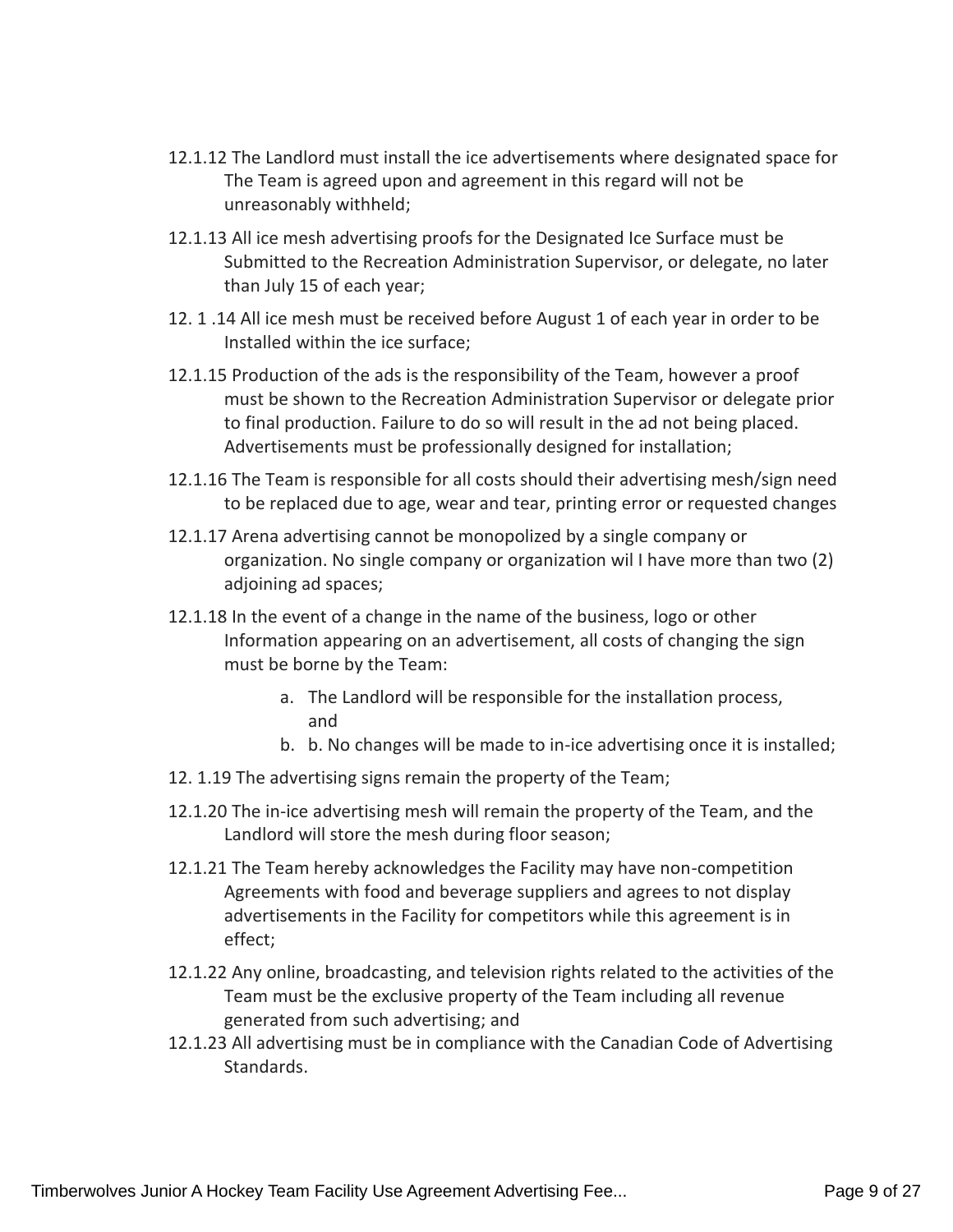

# **TOWN OF HINTON Administrative Report**

# ☐ **DIRECTION REQUEST** ☐ **REQUEST FOR DECISION** ☒ **INFORMATION ITEM**

**DATE**: Standing Committee Meeting Date, January 28, 2020

**PRESENTED BY:** Emily Olsen, Interim Chief Administrative Officer

**RE**: **SHORT-TERM RENTAL ACCOMMODATION PROPOSED REGULATIONS**

### **Recommended Action**

*That Council accept this Short-term Rental Accommodation Proposed Regulations Report for information.*

#### **Background**

On October 8, 2019 Council provided direction to Administration "to bring forward options for Short-term Rental Accommodation regulations for potential implementation with the Land Use Bylaw amendments expected in January 2020."

#### **Analysis**

Research into Short-term Rental (STR) Accommodations has identified the following rationale for regulating this land use to manage:

- o The displacement of affordable and accessible housing;
- $\circ$  Nuisance to surrounding residents while protecting public health and safety;
- $\circ$  The level of competitiveness with other commercial short-term rental accommodations;
- $\circ$  Collection of appropriate municipal taxes and tourism levies, such as: increased property taxes, licensing fees, and Alberta Hotel Tax; and
- $\circ$  The licensing of short-term rental accommodations as any other business in the community regulating the use under the Land Use Bylaw to control location and impacts of the use.

#### **Implications of Decision**

| <b>Financial Implications</b>      |                                                                                                 |
|------------------------------------|-------------------------------------------------------------------------------------------------|
| <b>Items</b>                       | <b>Comments</b>                                                                                 |
| <b>Operating Cost/Implications</b> | To be determined - dependant on staffing hours required<br>to manage any regulations developed. |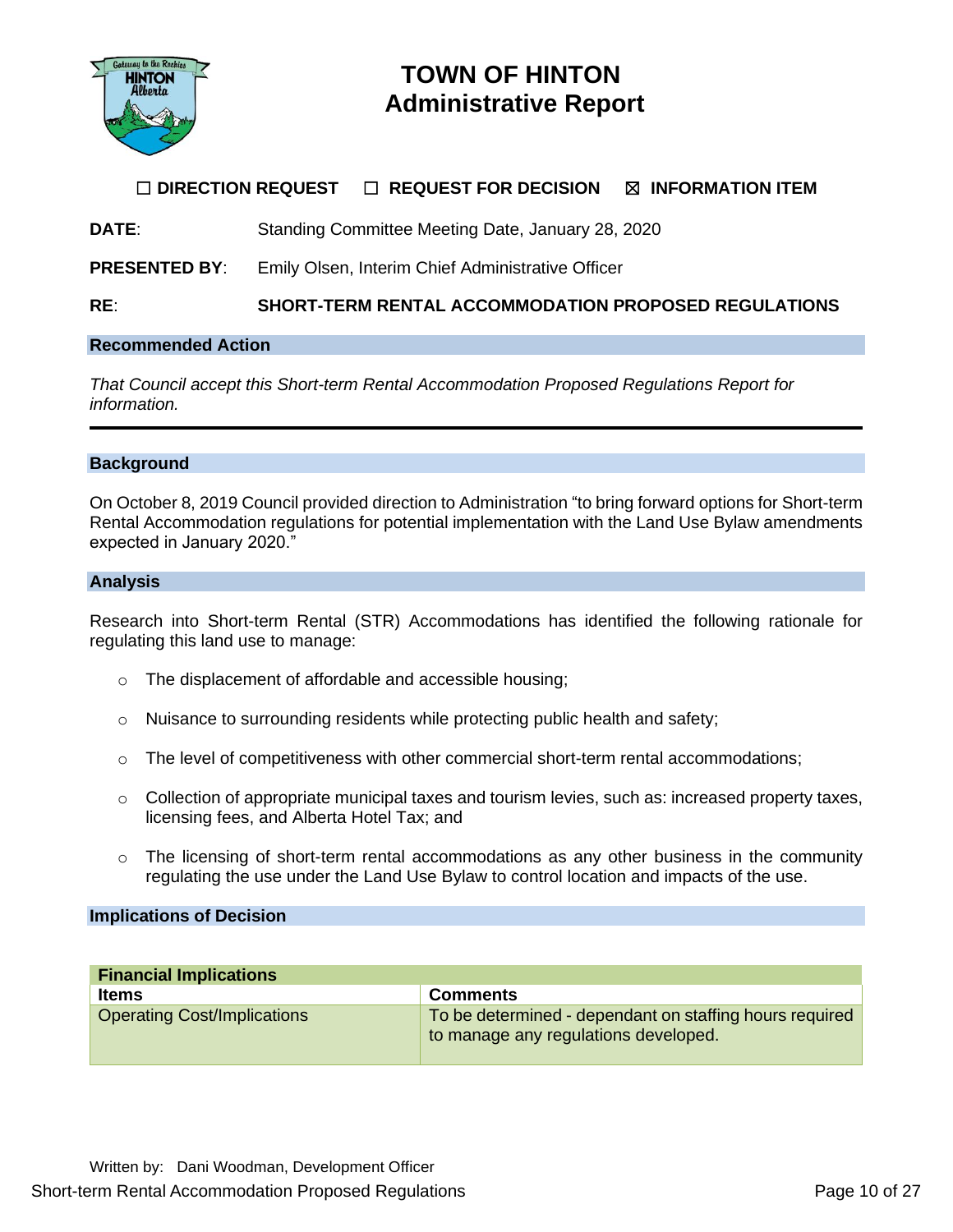|                                                                                                     | Revenue from fines or additional licensing or tax<br>requirements may be collected depending on any<br>regulations developed. |
|-----------------------------------------------------------------------------------------------------|-------------------------------------------------------------------------------------------------------------------------------|
| <b>Capital Cost</b>                                                                                 | Capital cost for equipment would be required if additional<br>enforcement staff were hired.                                   |
| <b>Budget Available</b>                                                                             | n/a                                                                                                                           |
| Source of Funds<br><b>Budgeted Amount</b><br>$\circ$<br>Grants (successful/unsuccessful)<br>$\circ$ | Any actions to implement would come from budgeted<br>salaries for staffing hours.                                             |
| <b>Unbudgeted Costs</b><br>Options for where to acquire the<br>$\Omega$<br>necessary funds          | Any additional staff required to enforce or regulate<br>short-term rentals would come from taxation.                          |

# **Level of Service Implications**

 $\circ$  Decisions to develop municipal regulations may cause impacts to administrative hours required to manage and enforce those regulations.

### **Public Engagement**

 $\circ$  Council may direct administration to undertake any applicable public engagement they deem necessary to support their decision, as per the Public Participation Policy.

### **Communications**

o Any new or revised regulations or bylaws will be communicated to the public through the appropriate communications methods.

#### **Risk / Liability**

- $\circ$  STR accommodations pose a risk to the availability of rental accommodations to house residents in Hinton;
- $\circ$  STR accommodations also impact neighbourhoods through transient populations, parking, and other nuisances;
- o The travelling public's needs are changing and STR accommodations provide an economical way to visit and explore an area; and
- o This report provides further detail to the impacts, both positive and negative, to STR accommodations in a community.

| <b>Legislative Implications</b>                                   |                           |                                                                                                                                                                                                                                                                                           |
|-------------------------------------------------------------------|---------------------------|-------------------------------------------------------------------------------------------------------------------------------------------------------------------------------------------------------------------------------------------------------------------------------------------|
| <b>Conforms with:</b>                                             | Yes/No/<br><b>Partial</b> | <b>Comments</b>                                                                                                                                                                                                                                                                           |
| <b>Council's Strategic Plan</b>                                   | <b>Yes</b>                | Goal 1 Objective 1.1 Strategically develop and diversity<br>Hinton's economy; and<br>KS 1.1.4 Promote tourism focusing on Hinton as an adventure<br>destination.<br>Mission: Making decisions to meet the needs of the present<br>without compromising the long-term viability of Hinton. |
| <b>Community Sustainability</b><br><b>Plan</b>                    | <b>Yes</b>                | Theme 4: Local Economy - Short-term Rentals will become<br>part of a diverse, balanced and vibrant economy by bringing<br>tourists to Town.                                                                                                                                               |
| <b>Policies</b><br><b>Municipal</b><br><b>or</b><br><b>Bylaws</b> | <b>Yes</b>                | Land Use Bylaw No. 1088<br>Nuisance Bylaw No. 1101                                                                                                                                                                                                                                        |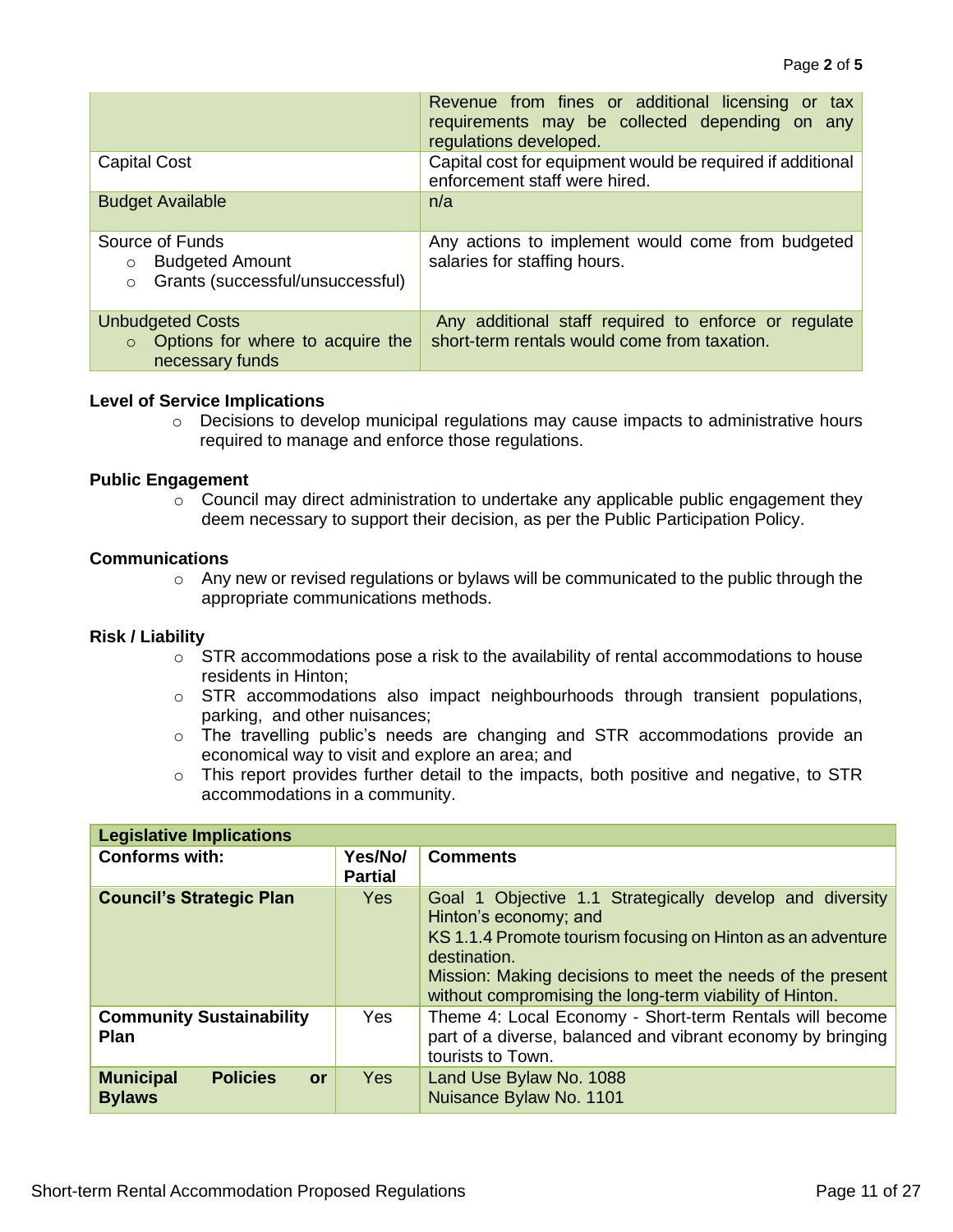| Short-term Rental Accommodation Proposed Regulations | Page 12 of 27 |
|------------------------------------------------------|---------------|
|                                                      |               |

| <b>Provincial Laws or MGA</b> | No |  |
|-------------------------------|----|--|
| Other plans or policies       | No |  |

### **Current Situation:**

The Town of Hinton currently shows (as of January 7, 2020), on the Airbnb website, a total of seventyfour (74) rental units, up from thirty-seven (37) listed in January 2019. This is an increase of 200% in one (1) year.

### **Review of Other Jurisdictions:**

Administration reviewed a number of municipalities to understand the approach and regulations being used to manage short-term rental accommodation.

Following are examples of current regulations found in other municipalities. City of Edmonton requires:

- o Development Permit and Business License (form of Bed and Breakfast operation);
- $\circ$  The host may provide temporary accommodations for up to two (2) individual quest rooms, with or without meals;
- $\circ$  May require a Building Permit also if any residential construction is done inside the home to accommodate a short-term rental unit, such as adding a new bedroom or finishing a basement;
- o Must be respectful of their neighbours;
- o Parking on the property or on the street. Public streets are a shared resource that all residents and guests have access to (must adhere to parking requirements that are under the jurisdiction of Bylaw Officers);
- o Must consider waste and recycling pickup; and
- o Property must be kept in good repair and maintenance.

City of Kelowna, BC requires:

- o Development Permit and Business License as per their *Short-term Rental Accommodation Business Licence & Regulation Bylaw No. 11720*;
- o Limits the number of sleeping units used for STR accommodation;
- $\circ$  Not permitted in a secondary suite or in combination with a Bed & Breakfast; and
- o Must abide by six (6) separate Bylaws (Fire & Safety, Good Neighbour, Short-term Rental Accommodation & Business Licence Regulation, Traffic Bylaw - parking regulations, zoning bylaw - specific use regulations, and parking and loading regulations.

Town of Canmore requires:

o Development Permit and Business License;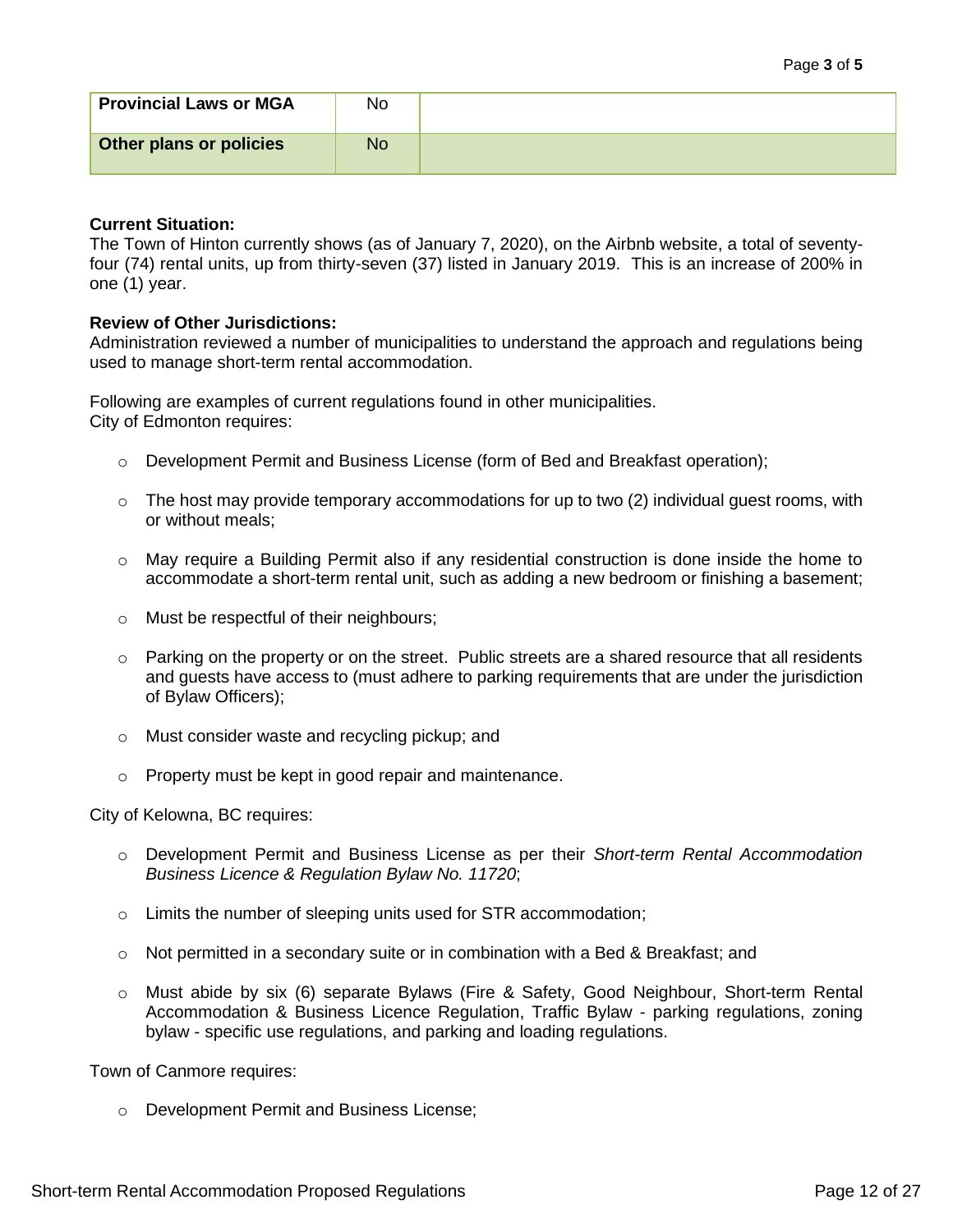- $\circ$  STRs are defined as Tourist Homes and are allowed in specific zoning districts only; these are mostly commercial and mixed-use areas (some of these areas include only certain buildings or locations), resulting in very few residential areas zoned for the operation of Tourist Homes;
- $\circ$  Tourist Homes may be used by the owner for vacation rentals or as a permanent residence; and
- $\circ$  If a residence is used for vacation rentals, the owner pays a higher property tax (approximately triple the residential rate).

Administration has contacted the Town of Canmore to see how their regulations are working and to provide information as to how this issue is managed. Administration is awaiting their response.

Municipality of Jasper requires:

- o Membership in *Jasper Home Accommodation Association*;
- o Development Permit from *Parks Canada*
- o Business License from the Municipality of Jasper;
- o Homes must meet building code, fire code, and health and safety standards; and
- o Inspections are carried out by *Parks Canada*.

#### **Implications of Implementation Actions:**

In reviewing and discussing short-term rental accommodation in Hinton, Council may consider the following actions:

- $\circ$  The specific use category of Short-term Rental Accommodation is currently not defined in the Land Use Bylaw. The LUB requires amendment to define the use and establish regulations to manage the use:
	- After an LUB amendment, require all short-term rental accommodations to obtain a Development Permit and potentially a letter of support from adjacent neighbours;
- $\circ$  An amendment to the Business License Bylaw to license short-term rental accommodations;
- o An assessment of STR accommodation to determine if their properties should be reassessed and taxed to have the rental unit assessed as commercial rental accommodations, with additional resources potentially required to assess these properties;
- o A determination on whether the owner must reside in the same home as the short-term rental accommodation unit;

If Council provides direction on any of the above actions, it is important to note that:

 $\circ$  The Town has limited resources to actively monitor and enforce the Business License Bylaw, and/or the LUB for compliance issues and/or complaints. Presently, enforcement action is only carried out on a complaint basis; and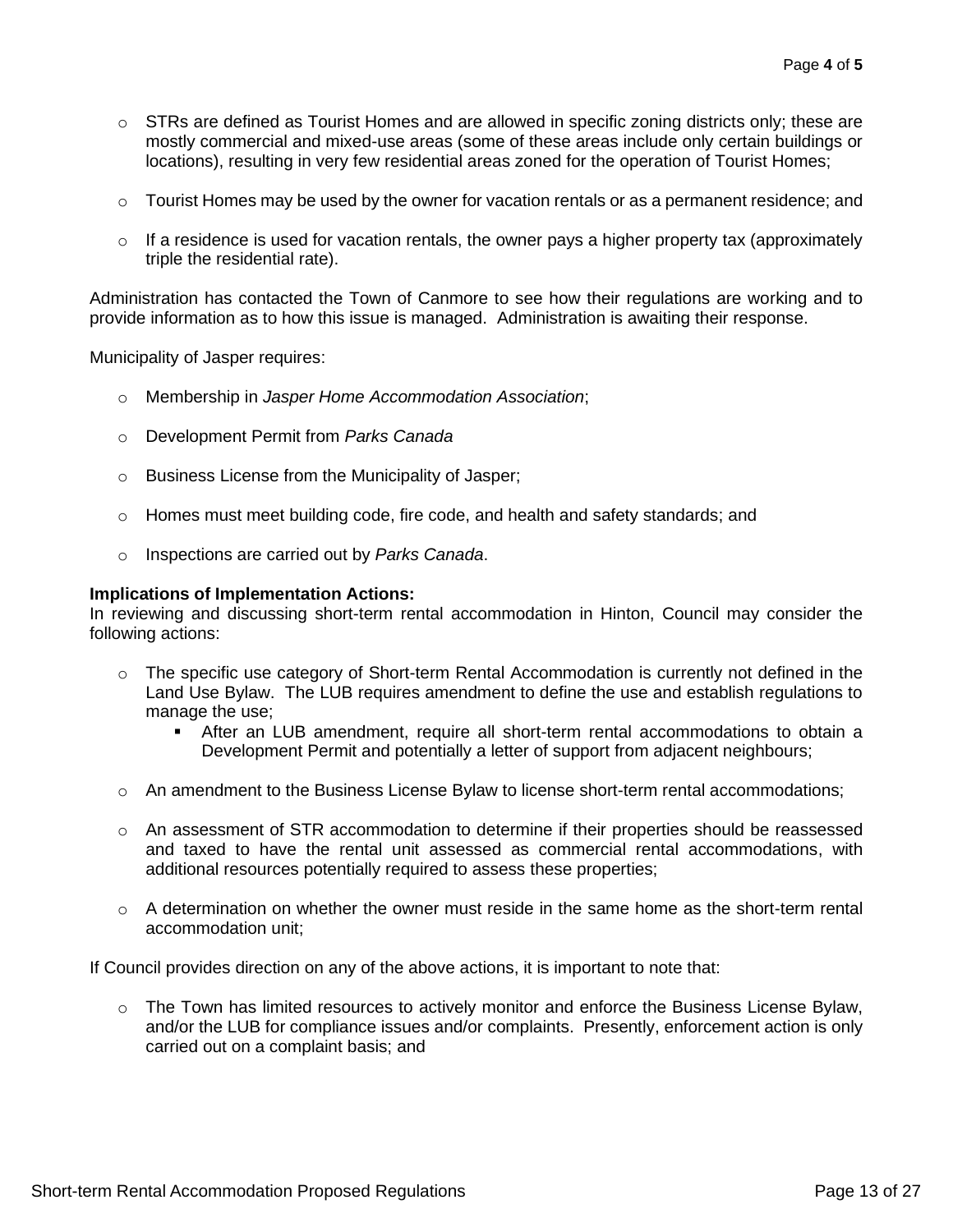$\circ$  The Town is currently not an accredited safety codes authority for building, plumbing, gas, and electrical, and therefore cannot enforce the safe construction of short-term rental accommodations, as the Town relies on Alberta Health Services for public health inspections.

#### **Summary and Conclusion:**

A number of Alberta and tourist communities regulate STR Accommodations to control the location and operation of the units. Municipalities generally cite health and safety as the primary rationale for regulating this land use. A secondary reason for controlling this use is to address resident concerns of nuisances such as noise, parking, and maintenance.

If Council determines there is a demonstrated need to regulate STR Accommodations, the Town will need to amend the Land Use Bylaw, Business License Bylaw, and provide resources to operationalize and enforce the regulations.

Administration respectfully submits this report for information.

#### **Options / Alternatives**

- 1. Council accept this Short-term Rental Accommodation proposed regulations report for information.
- 2. Council refers this Short-term Rental Accommodation proposed regulations report back to a Standing Committee Meeting for further review, discussion, and direction to Administration.

### **Attachment(s)**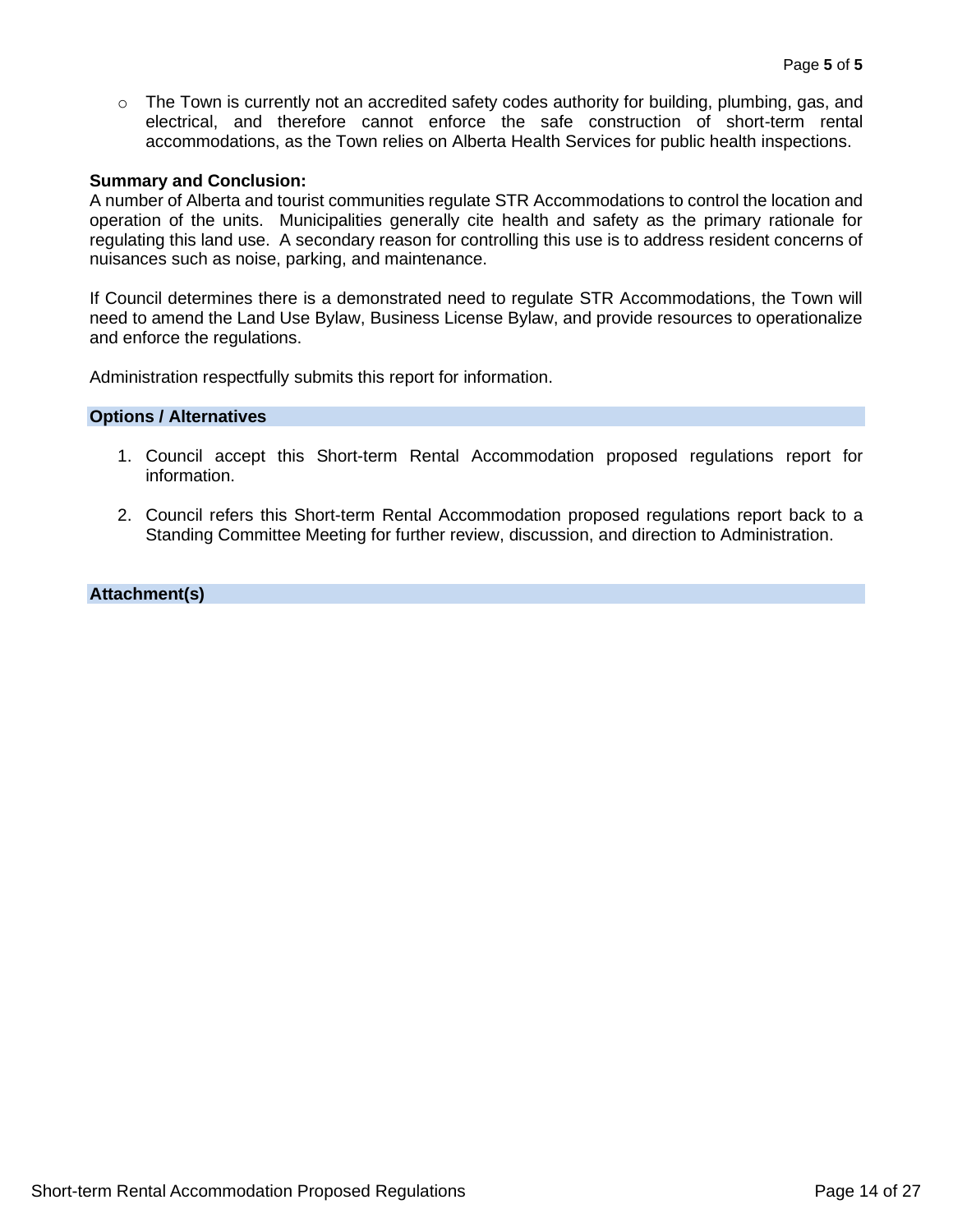

# **TOWN OF HINTON Administrative Report**

# ☐ **DIRECTION REQUEST** ☐ **REQUEST FOR DECISION** ☒ **INFORMATION ITEM**

**DATE:** Standing Committee of January 28, 2020

**FROM**: Emily Olsen, Interim Chief Administrative Officer

**RE**: **SOLID WASTE MANAGEMENT PILOT PROGRAM**

#### **Recommended Action**

*That Council accept the Solid Waste Management Pilot Program report for information.*

#### **Background**

Changes to the current waste collection system have been discussed with Council for several years. In May 2017 a report was brought to Standing Committee with various options to improve the collection of Commercial Waste. With commercial waste causing the most damage to equipment, Administration recommended addressing commercial waste first as minor changes to the residential waste, would then be more manageable.

At the May 9, 2017 Standing Committee Meeting, the following motion was passed:

*Bring Options # 3 and #4 of the Commercial Waste Collection with Option #5 added which would be to exit the commercial garbage business and provide a full cost recovery model to the September 12/2017 Standing Committee meeting.*

In early 2018 Administration notified Council that any changes to the waste collection system would be postponed until the West Yellowhead Regional Landfill Authority concluded with their five (5) year operations plan as it may influence which operating model options the Town may create.

At this time, the solid waste collection system is at a crossroads. The current service delivery model will require significant capital investment and ongoing operating dollars to maintain. This creates an opportunity to review options to modernize the solid waste management system, including service levels and user fees.

Administration has researched potential options to the residential solid waste management practices that can be implemented through a phased approach. A pilot program will take place early in 2020 with full implementation to be approved through the 2020 Budget process.

#### **Analysis**

Improvements to the waste collection system towards a system that is cost effective and common among many municipalities across Canada is prudent. The Pilot Program would begin after a full public engagement and communications plan and allow Administration to troubleshoot any issues prior to undertaking a full implementation of a new system for residential waste collection.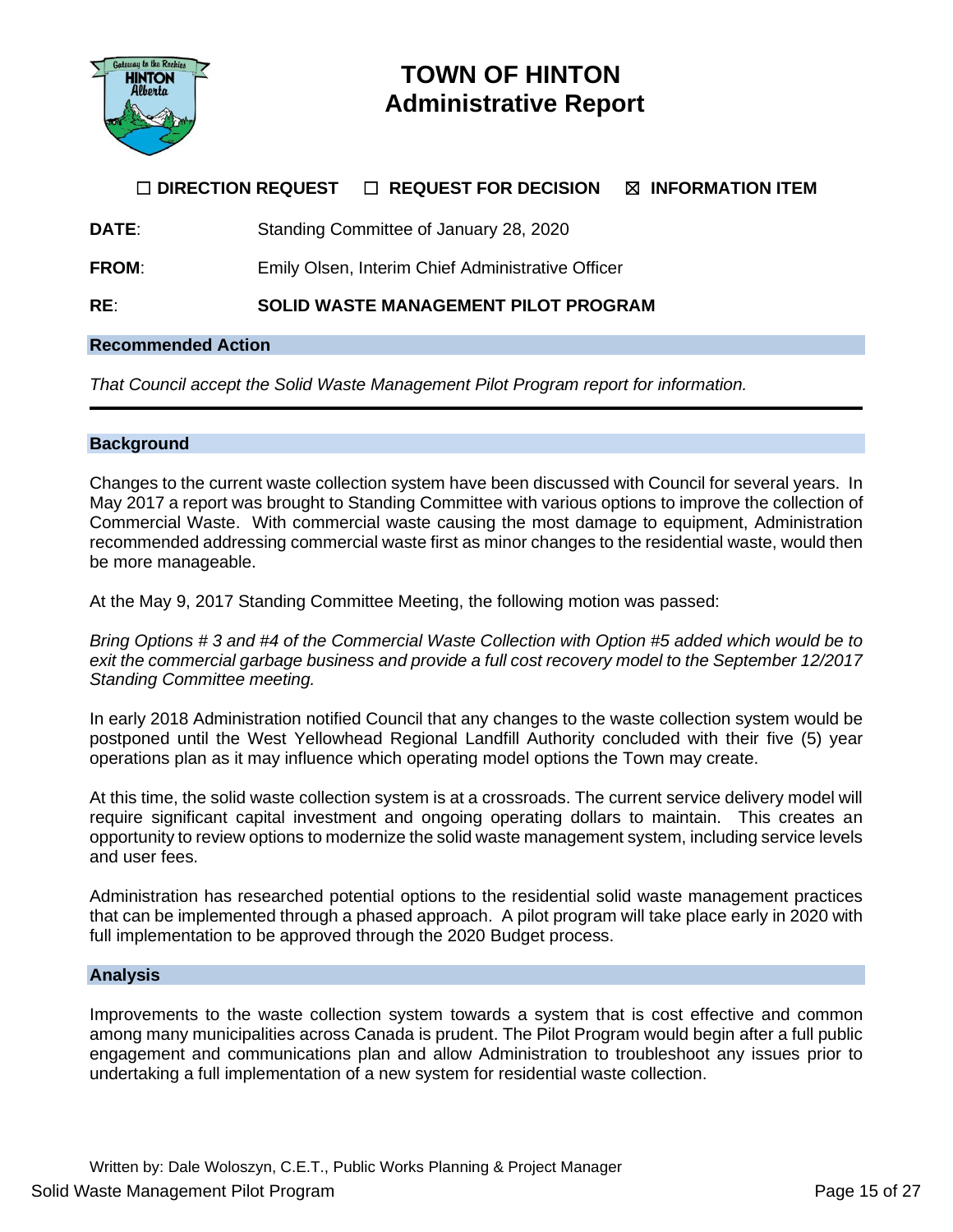# **The current status of waste collection:**

- There are currently only four (4) spare residential black bins in Town inventory.
- 2019 budget resources were completely spent with only ten (10) blue commercial bins being ordered throughout the year and 100 black bins ordered (used as replacements on failed bins in 2019 as per the budget). This number did not include the black residential bins the Town had left in stock at the end of 2018.
- Black and blue garbage bins take 2-4 months on average to receive once ordered as they are a custom order product that is becoming obsolete in the market. The bins must be assembled with the lids, lifting bars and wheels by the Town once they arrive on site.
- No extra blue or black bins were ordered towards the end of 2019, which related to the 2019 budget being fully used by purchasing of bins throughout the year and conversations about upgrading to a more modern garbage collection system.
- The latest cost of residential black bins was \$530 per bin plus assembly and the Town is billing the homeowner back at \$ 600 per bin to recoup costs of assembly and delivery.

### **Highlights of proposed waste collection pilot program:**

- A change from our current custom bins of 144 gallon bin to a 96 gallon Toter bin (33% smaller capacity) would reduce our current costs of \$530 for an unassembled black bin, high maintenance with no warranty, to \$ 75 for a Toter brand bin which will have 12 years warranty and require no assembly and virtually no maintenance in comparison.
- Delivery of new bins is estimated at three (3) weeks and the bins include Radio-frequency identification (RFID) tags for tracking which would allow for future upgrades to the system (Ex: charge by customer use, weights etc.) and the bins would be stamped with the Town of Hinton logo.
- A trial of an area (suggested in East Hardisty) could be done utilizing one of our current trucks with an add on component of a cart grabber, which is approximately \$15,000 and would be added onto a new lift (previously ordered to replace a failed lift) which is currently awaiting installation.
- This bin size is the largest available modern bin, so it still allows greater wind stability and durability while encouraging homeowners to utilize Town recycling facilities.
- The Town would order 624 of the 96-gallon Toter bins to replace all the bins in East Hardisty. All the current blue and black bins would be removed from East Hardisty which would allow us to utilize those bins to add to the current bin inventory which has been depleted in 2019. Total estimated cost of 624 Toter bins would be \$ 52,500 at current exchange rate delivered to Hinton. Shipments come in orders of 312 and we need minimum 425 for East Hardisty.
- The low cost of the new bins would allow for potential future upgrades to a multiple bin curbside collection system (plastic, cardboard or organics etc.).
- The next truck replacement would allow upgrades to a more efficient system with a large increase to productivity and a great decrease in incidents/accidents and to WCB claims relating to our current garbage trucks side load system.
- An information open house would be held to inform residents of the selected area (such as East Hardisty) of the changes that would be involved, including the removal of black and blue bins and replacement with upright Toter bins for those residents. Also, an education piece on how the Town will benefit from the removal of the residential blue bins and how it will aid the Town in managing illegal dumping.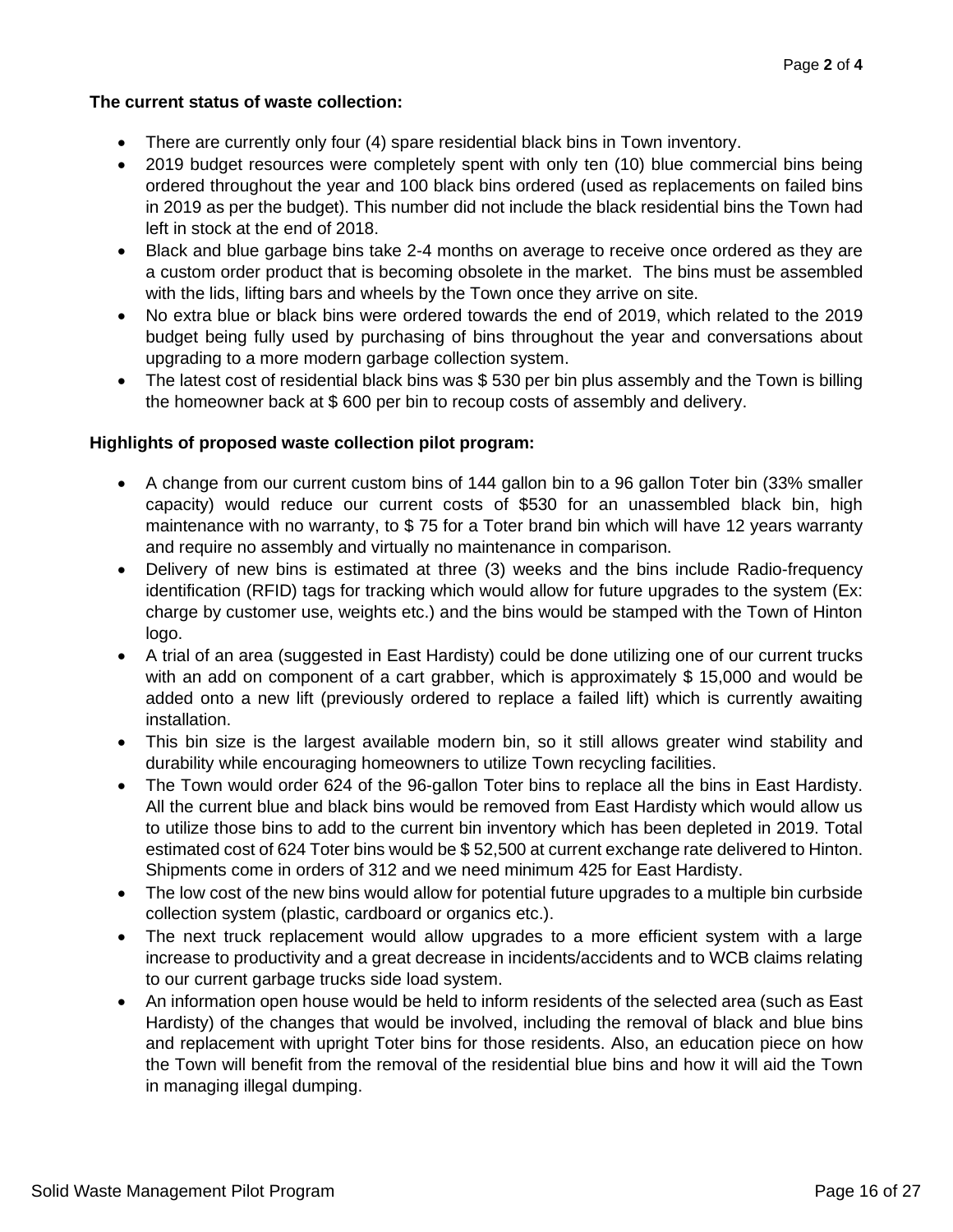• There is a capital request in the proposed 2020 Budget for a garbage truck that would be purchased to facilitate the full expansion of the residential waste program after completion of the pilot and replace one of the existing garbage trucks. The replacement bins are included in the 2020 and 2021 Capital Plan as well.

### **Current status of our 3 garbage trucks:**

**Unit #443** is the oldest unit and needs replacement as it has gone well past its useable lifespan. It is scheduled to be replaced in the proposed 2020 Capital Budget.

**Unit #448** is the 2011 truck having the new lift installed and is the proposed truck to have the cart grabber installed as well. This truck can be used to pickup commercial bins as well as the new style Toter bins. This would slightly decrease wear and tear on the truck and eventually allow it to be the spare truck once the oldest 2007 truck is replaced in 2020.

**Unit #450** is the newest garbage truck (2016) and is in reasonable mechanical shape. It could potentially have a cart grabber added to it in the future to pickup Toter bins as we upgrade to more carts.

The current waste collection system met the community's needs as it was developed. The new system is anticipated to have lower capital and operational costs, as well as be more operator friendly improving the health and wellness of the equipment operators.

This report provides Council with information about the existing waste collection system, as well as the new proposed waste collection Pilot Program. Administration will develop a draft Solid Waste Management Strategy that will be presented to Council on February 18 /2020 (proposed date) as part of the stakeholder engagement process for overall Program strategy development.

Administration will be utilizing the success of this proposed Pilot Program (lessons learned, feedback from Council and Stakeholders) in finalizing the strategy for the new solid waste management program for Council approval.

#### **Implications of Decision**

| <b>Financial Implications</b>      |                                                                             |
|------------------------------------|-----------------------------------------------------------------------------|
| <b>Items</b>                       | <b>Comments</b>                                                             |
| <b>Operating Cost/Implications</b> | \$ 65,000 (estimate) achieved through the Proposed<br>2020 Operating Budget |
| <b>Capital Cost</b>                | None required for this Pilot Program                                        |
| <b>Budget Available</b>            |                                                                             |
| Source of Funds                    | Proposed 2020 Operating budget                                              |
| <b>Unbudgeted Costs</b>            |                                                                             |

# **Level of Service Implications**

Administration is expecting an improved level of service of the Waste Collection System; however, the detailed analysis has not yet been completed.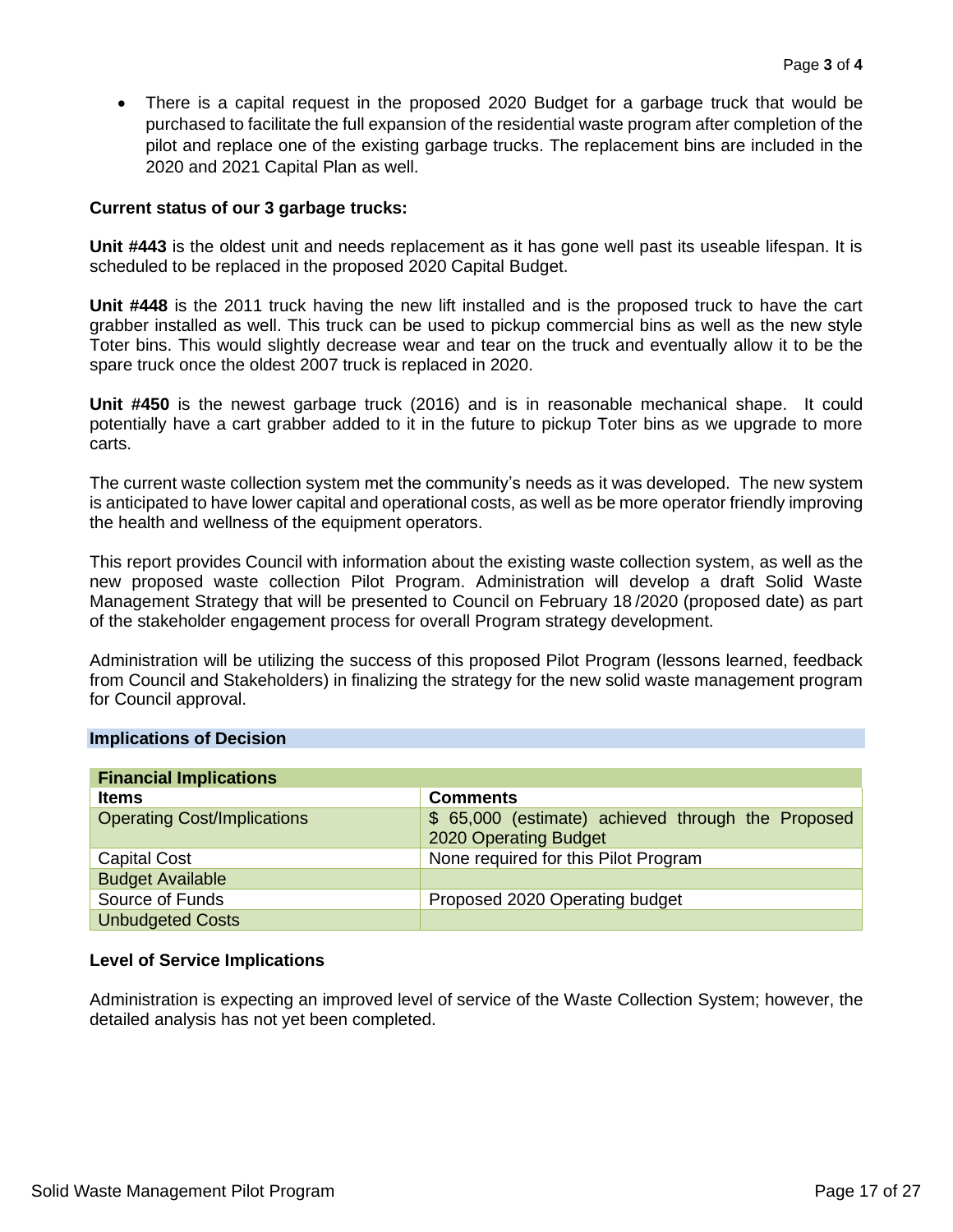### **Public Engagement**

As part of the implementation plan of this proposed pilot program there will be an open house for engaging the East Hardisty residents. For the overall program, Administration is planning to meet with Council, Administration and both residential and commercial customers throughout this process.

#### **Communications**

Communication will be shared on the Town website, Town Facebook as well as the local newspaper.

#### **Risk / Liability**

There may be some challenges for residents related to the reduced capacity of the bins. However, the reduced costs of the bins and possibilities of lower overall user fees will be positive. Any negative implications will be managed with appropriate engagements, education and communication with stakeholders.

| <b>Legislative Implications</b>                            |                           |                                                                                                                                                                               |
|------------------------------------------------------------|---------------------------|-------------------------------------------------------------------------------------------------------------------------------------------------------------------------------|
| <b>Conforms with:</b>                                      | Yes/No/<br><b>Partial</b> | <b>Comments</b>                                                                                                                                                               |
| <b>Council's Strategic Plan</b>                            | <b>Yes</b>                | Meets future needs as well as ensures dependable and high<br>quality of service                                                                                               |
| <b>Community Sustainability</b><br><b>Plan</b>             | Yes                       | Considers the needs of the present without compromising the<br>community's needs in the future.                                                                               |
| <b>Policies</b><br><b>Municipal</b><br>or<br><b>Bylaws</b> | Yes                       |                                                                                                                                                                               |
| <b>Provincial Laws or MGA</b>                              | Yes                       | The Municipal Government Act provides for a municipality to<br>set fees by bylaw for the purpose of raising revenue as well<br>as placement of waste collection and disposal. |
| <b>Other plans or policies</b>                             | <b>Yes</b>                | To revamp and modernize the waste collection system<br>including amendments of Bylaw and user fee                                                                             |

#### **Options / Alternatives**

1. That Council accept the Solid Waste Management Pilot Program report for information.

#### **Attachment(s)**

**n/a**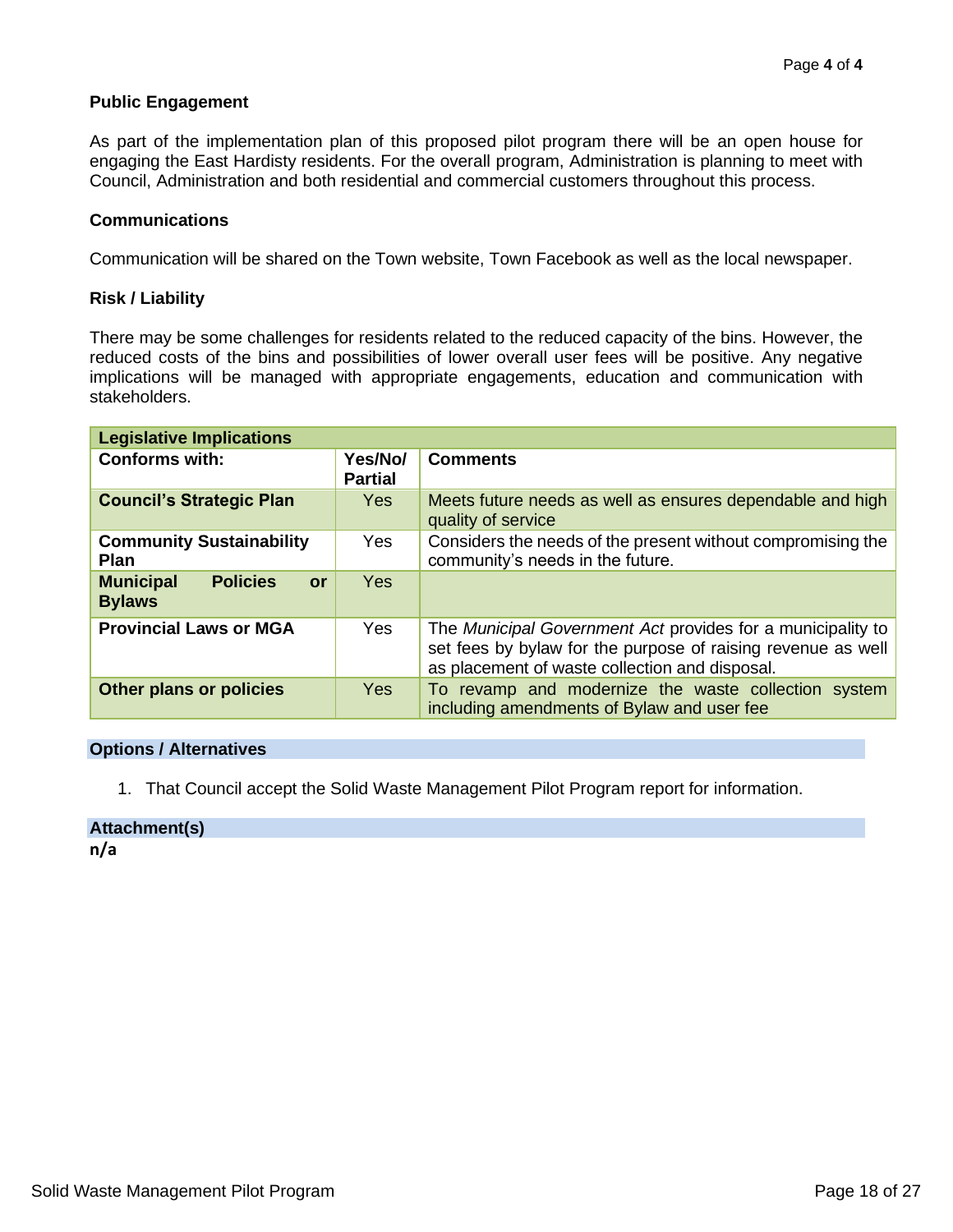

# **TOWN OF HINTON Administrative Report**

# ☐ **DIRECTION REQUEST** ☐ **REQUEST FOR DECISION** ☒ **INFORMATION ITEM**

**DATE**: Standing Committee Meeting of January 28, 2020

**PRESENTED BY**: Emily Olsen, Interim Chief Administrative Officer

**RE**: **SPLIT ASSESSMENT**

#### **Recommended Action**

*That Council accept this report as information.*

#### **Background**

In 2020, Hinton residents will experience the first year of a different, more transparent, assessment and taxation notice process. Council and Town Administration are moving our community to a split assessment and taxation notice, creating numerous efficiencies and allowing for a more accurate budget estimation and tax rate calculation. This move brings the Town of Hinton taxation process in line with many communities across the province, including major cities Edmonton and Calgary as well as similar sized communities like the City of Lacombe.

Currently the Town provides one notice that is sent to residents mid May. This notice contains the information on the assessments and in addition the amounts related and owing (tax function) on those properties.

#### **Analysis**

This split will allow both the assessment function and tax function to be dealt with separately. Each function is independent of the other; however, each function impacts the other.

Splitting these functions will create more transparency to taxpayers about where their increases or decreases each year are occurring. It is important to note that there is no direct impact (reduction or increase) to assessed value through this change in notice.

The Town, along with assessor Warren Powers and his associates, believe that this change will reduce assessment concerns and complaints, resulting in fewer appeals. In addition, this realigns the inquiry and appeals process so as to be complete before the finalization of mill rates – only an adjustment following an Assessment Review Board decision would impact the assessed base, and that impact will be known earlier in the year, allowing for more time to compensate for the impact.

Under the new process, the Assessor will declare the assessment roll at the end of January. Following an audit, the assessments will be prepared and mailed prior to the end of February. This will make the deadline to appeal the assessment in mid-April. The municipality will then finalize the budget and prepare to issue the tax notices. Tax notices will continue to be sent out in May, with payment due at the end of June.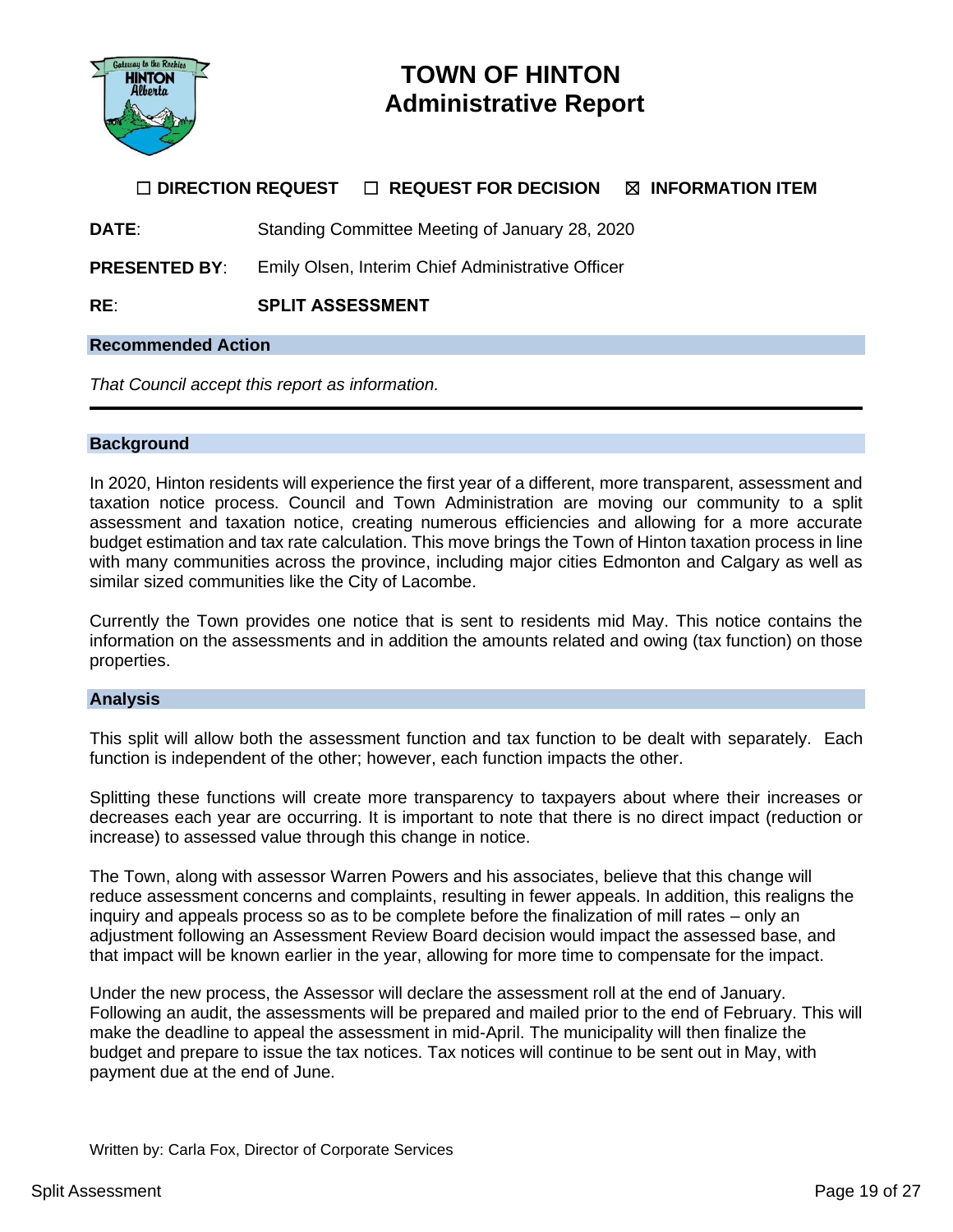### **Implications of Decision**

| <b>Financial Implications</b>               |                                                   |
|---------------------------------------------|---------------------------------------------------|
| <b>Items</b>                                | <b>Comments</b>                                   |
| <b>Operating Cost/Implications</b>          | \$500 Slight increase in postage cost anticipated |
| <b>Capital Cost</b>                         | \$0                                               |
| <b>Budget Available</b>                     | \$500                                             |
| Source of Funds                             | Incorporated in the 2020 budget process           |
| <b>Budgeted Amount</b><br>$\circ$           |                                                   |
| Grants (successful/unsuccessful)<br>$\circ$ |                                                   |
| <b>Unbudgeted Costs</b>                     | \$0                                               |
| Options for where to acquire the<br>$\circ$ |                                                   |
| necessary funds                             |                                                   |

**Level of Service Implications** – This change in process will help to create a more efficient and effective way to deal with customers looking for taxation information in a timely manner. The change will help our front-line staff focus their time in other areas and less time on assessment matters that are then forwarded to the assessor.

### **Public Engagement** – Not applicable.

#### **Communications**

To provide answers to likely questions arising from this change, Town of Hinton Corporate, and Strategic, Services have partnered with the Powers & Associates Appraisal Services to provide an Ask the Town on the change, which was sent out through a CivicSend, and published in the January 23, 2020 Hinton Voice.

Town of Hinton Corporate Services wishes to invite any residents with questions regarding this change to visit the Hinton Government Centre and speak to a representative or use Hinton Listens via the Town website at www.hinton.ca or through the myHinton app.

#### **Risk / Liability**

It is anticipated that there will be an increased cost to mail out these separate notices; this, however, will likely be offset by efficiencies and more accurate budget estimation savings. In addition, this will have an impact on Corporate Services, particularly in the first two years as we move to the new process, as this requires an additional level of organization and discipline in record keeping.

| <b>Legislative Implications</b>                                   |                           |                                                                                 |
|-------------------------------------------------------------------|---------------------------|---------------------------------------------------------------------------------|
| <b>Conforms with:</b>                                             | Yes/No/<br><b>Partial</b> | <b>Comments</b>                                                                 |
| <b>Council's Strategic Plan</b>                                   | <b>Yes</b>                | Goal 3 – foster innovative, efficient and exceptional<br>٠<br>service delivery. |
| <b>Community Sustainability</b><br><b>Plan</b>                    | N/A                       | The five pillars - Governance and Partnerships<br>$\blacksquare$                |
| <b>Policies</b><br><b>Municipal</b><br><b>or</b><br><b>Bylaws</b> | Yes                       |                                                                                 |
| <b>Provincial Laws or MGA</b>                                     | <b>Yes</b>                | <b>Municipal Government Act</b><br>• Part 9 Assessment of Property              |
| Other plans or policies                                           | No.                       | Not applicable                                                                  |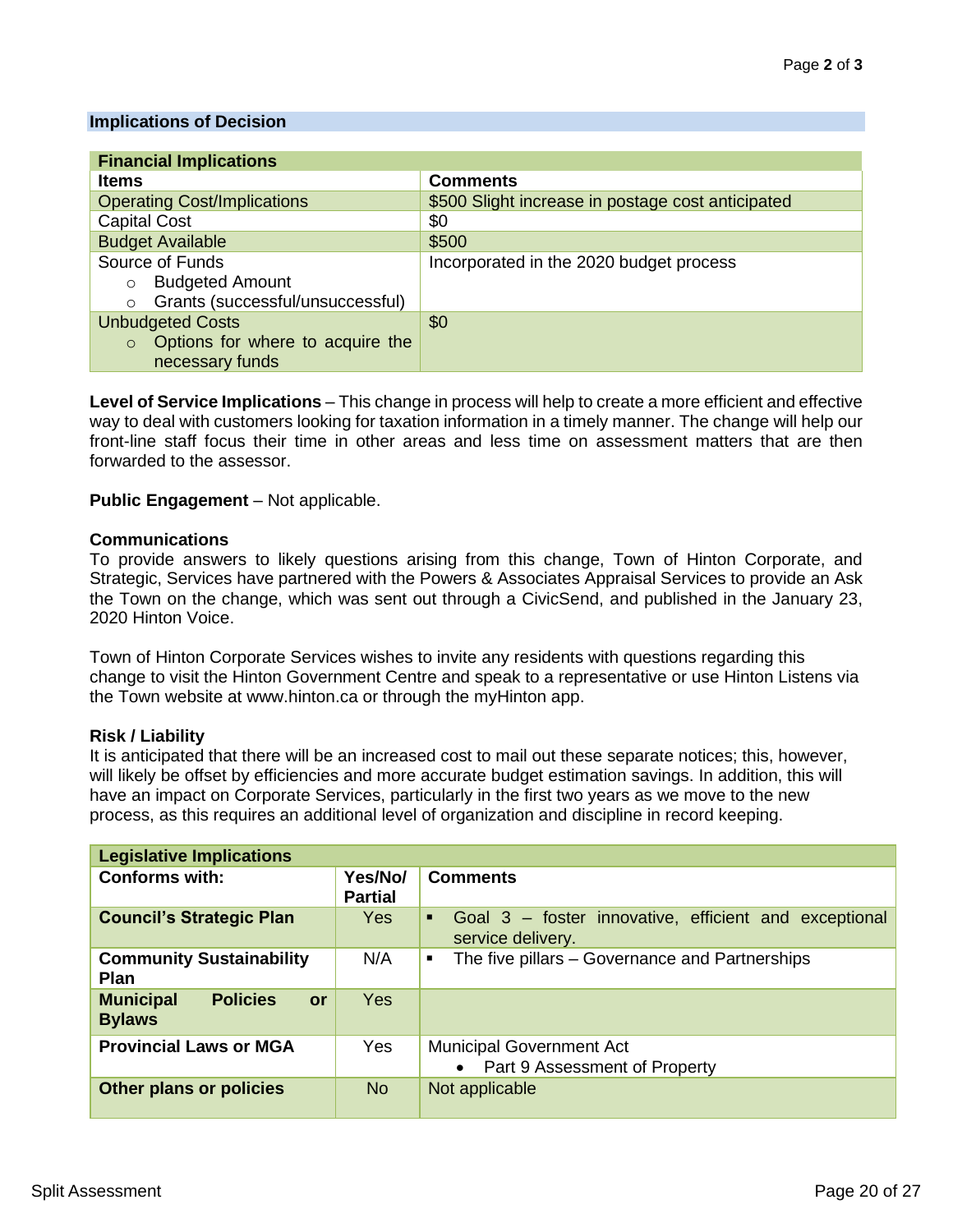### **Options / Alternatives**

This change creates a revised audit timeline which will provide the Town an accurate estimate of growth at an earlier point in the year. This change will also allow the assessor to have more time available to assess properties throughout the year.

This report is meant to provide information on the change, the new timelines and to provide Council an opportunity to ask any questions they may have received since the public communications were issued on this item. Though the recommended action is to accept this report for information, Council may consider the other options, or their own direction as well.

- *1.* That Council accept this report as information*.*
- 2. That Council direct Administration to continue to keep the assessment information and the taxation amount within the same notice and not change the service in this area.
- 3. That Council request Administration to bring forward further information to a future meeting of Council.

**Attachment(s)**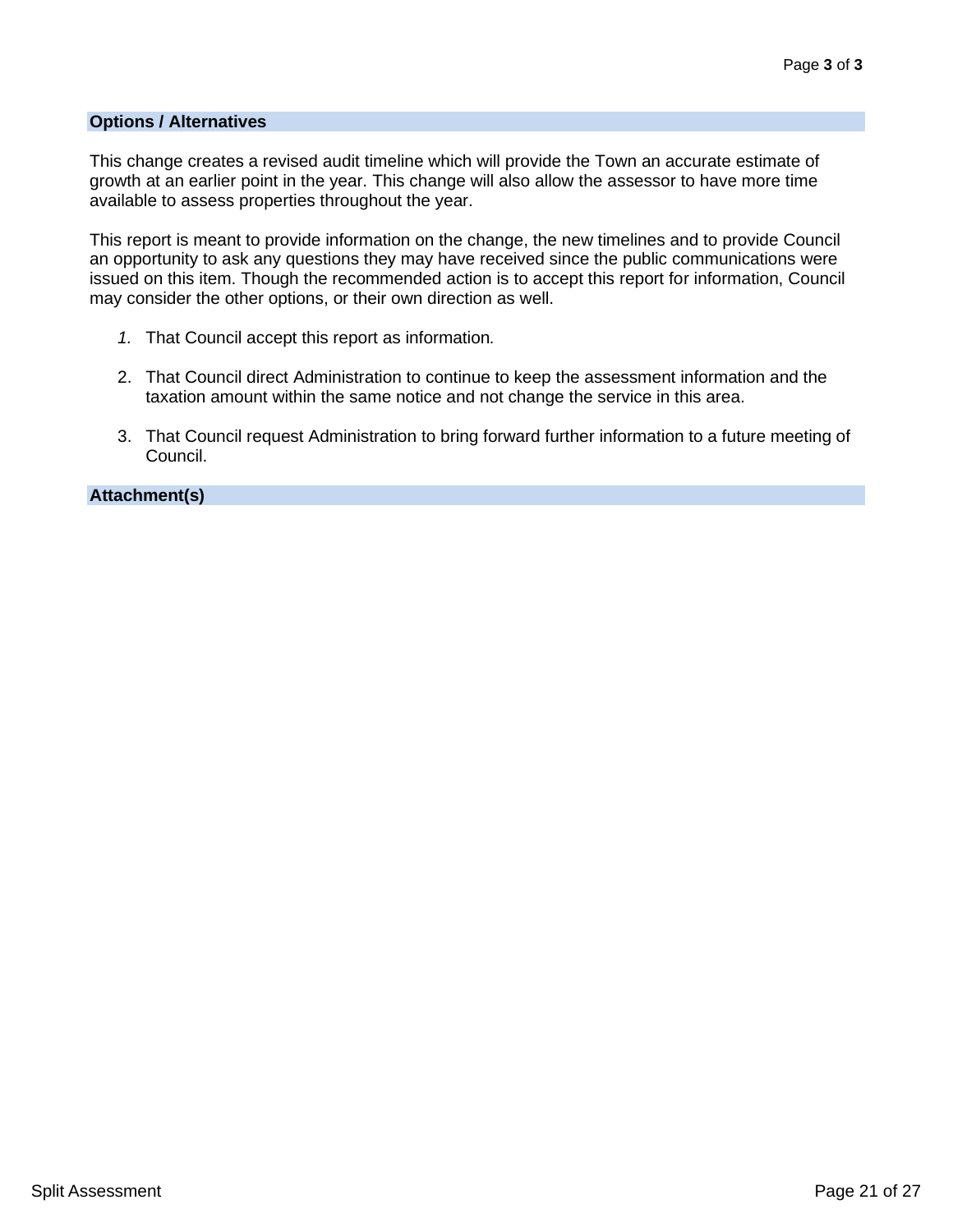| <b>20UNCIL ACTION PENDING</b><br>‰ of January 23, 2020 |                        |                                                                                                                                                                                                                                                                                                                                                                                                                        |                                   |                                       |               |                                                                                                                                                                                                                                                                                                                                                                                                                                                                                                                                                                                                                                                                                                                                                                                                      |
|--------------------------------------------------------|------------------------|------------------------------------------------------------------------------------------------------------------------------------------------------------------------------------------------------------------------------------------------------------------------------------------------------------------------------------------------------------------------------------------------------------------------|-----------------------------------|---------------------------------------|---------------|------------------------------------------------------------------------------------------------------------------------------------------------------------------------------------------------------------------------------------------------------------------------------------------------------------------------------------------------------------------------------------------------------------------------------------------------------------------------------------------------------------------------------------------------------------------------------------------------------------------------------------------------------------------------------------------------------------------------------------------------------------------------------------------------------|
|                                                        | <b>Action Required</b> | <b>Staff Responsible</b>                                                                                                                                                                                                                                                                                                                                                                                               | <b>Multi Staff</b><br>Responsible | <b>Due Date</b>                       | <b>Status</b> | <b>Additional Comments</b>                                                                                                                                                                                                                                                                                                                                                                                                                                                                                                                                                                                                                                                                                                                                                                           |
|                                                        |                        |                                                                                                                                                                                                                                                                                                                                                                                                                        |                                   | 28 Feb 2019                           | In Progress   | Oct. 18 Update: Landfill<br>authority is currently working<br>with a consultant on a 5 year<br>business plan. Due date has<br>been changed to Feb. 28/19 to<br>accommodate. Costing is<br>being fine-tuned. Consultation<br>with businesses will be<br>scheduled. Direction Report is<br>rescheduled from Sept 12<br>Standing to Sept 26 Regular to<br>accommodate consultation<br>availability. UPDATE:<br>postponed until new Council<br>with the approval of Mayor<br>Mackin. June 12/19: This item<br>will be reviewed once the new<br>Director is here. Nov. 14/19 -<br>Work will commence on this<br>item in the new year, we are<br>expecting to present by end of<br>Feb./2020. Jan. 21/20 - Work<br>has commenced on this item<br>and is expected to be<br>presented by end of May<br>2020. |
|                                                        |                        |                                                                                                                                                                                                                                                                                                                                                                                                                        |                                   |                                       |               | No action will be taken on this<br>until the end of August 2020.<br>The initial intent of this motion<br>was to address public use of<br>green spaces. This will be<br>addressed in conjunction with<br>Council Action Pending Item<br>MD-1783 when Policy #082<br>Recreation & Parks Fees &<br>Charges is presented to                                                                                                                                                                                                                                                                                                                                                                                                                                                                              |
|                                                        | MD - 1539              | Meeting Date   Item Number<br>Bring Options #3 and #4 of the<br>Commercial Waste Collection<br>with Option #5 added which<br>would be to exit the commercial<br>garbage business and provide a<br>full cost recovery model to the<br>September 12/17 Standing<br>Committee meeting.<br>Bring back the Hinton Centre<br>policy #100 to a Standing<br>Committee meeting to discuss<br>possibly expanding the<br>program. | Emdad Haque<br>Laura Howarth      | Dale Woloszyn<br>Hans van<br>Klaveren | 29 Mar 2019   | Pending                                                                                                                                                                                                                                                                                                                                                                                                                                                                                                                                                                                                                                                                                                                                                                                              |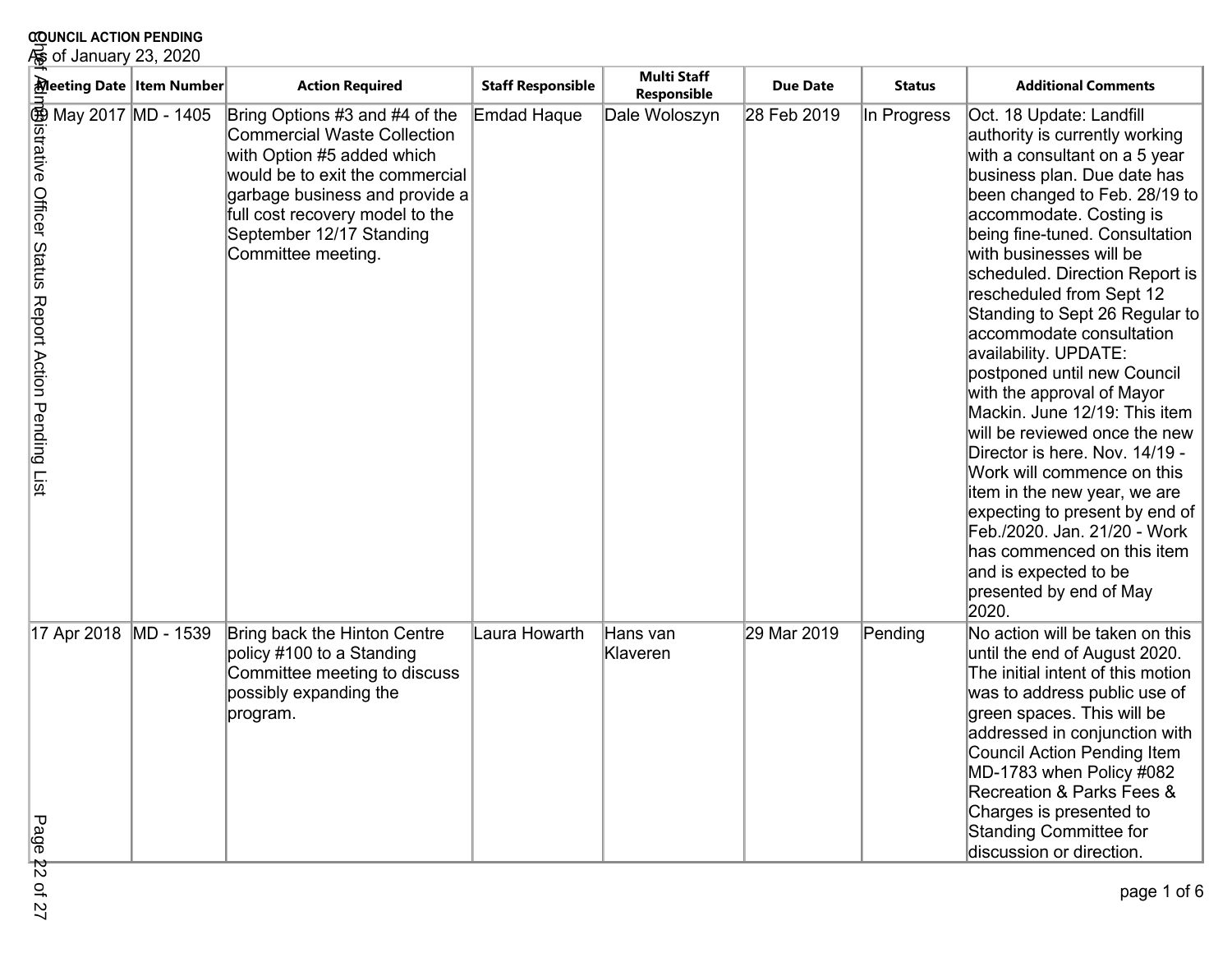|                                          | <b>COUNCIL ACTION PENDING</b> |                      |                                                                                                                                                                               |                          |                                   |                 |               |                                                                                                                                                                                                    |  |
|------------------------------------------|-------------------------------|----------------------|-------------------------------------------------------------------------------------------------------------------------------------------------------------------------------|--------------------------|-----------------------------------|-----------------|---------------|----------------------------------------------------------------------------------------------------------------------------------------------------------------------------------------------------|--|
|                                          | க் of January 23, 2020        |                      |                                                                                                                                                                               |                          |                                   |                 |               |                                                                                                                                                                                                    |  |
|                                          | Meeting Date   Item Number    |                      | <b>Action Required</b>                                                                                                                                                        | <b>Staff Responsible</b> | <b>Multi Staff</b><br>Responsible | <b>Due Date</b> | <b>Status</b> | <b>Additional Comments</b>                                                                                                                                                                         |  |
|                                          | <b>Alistrative</b>            | Oct 2018   MD - 1643 | Direct Administration to present Carla Fox<br><b>Recreation Centre Project</b><br>funding plan options by the end<br>of December 31, 2018.                                    |                          | Laura Howarth                     | 31 Dec 2018     | On Hold       | On hold until the project is<br>defined through Council<br>approval.                                                                                                                               |  |
| Qfficer Status Repb\$ Action Pendin&List |                               | Dec 2018 MD - 1686   | Bring back alternatives to be<br>used to replace the logs in<br>benches and structures in the<br>first quarter of 2019.                                                       | Laura Howarth            | Hans van<br>Klaveren              | 31 Mar 2019     | On Hold       | On hold until the Parks, Open<br>Spaces & Trails Master Plan<br>recommendation regarding<br>minimum design standards is<br>put into action (currently<br>planned for 2021/2022 capital<br>budget). |  |
|                                          | Jan 2019                      | MD - 1702            | That the Recreation Centre<br>Project Management Request<br>for Proposal Key Deliverables<br>be brought back a Standing<br>Committee meeting before the<br>end of March 2019. | Laura Howarth            | Hans van<br>Klaveren              | 31 Mar 2019     | On Hold       | On hold as per discussions<br>between CAO and Council in<br>January 2019 regarding<br>developments and progress.                                                                                   |  |
|                                          | Apr 2019                      | MD - 1759            | Administration to bring the water Emdad Haque<br>service levels and delivery to a<br>Standing Committee meeting by<br>the end of October 2019.                                |                          | Dale Woloszyn                     | 31 Oct 2019     | In Progress   | Work will commence on this<br>item in the new year and<br>expecting to present by end of<br>March/2020                                                                                             |  |
|                                          | 07 May 2019 MD - 1767         |                      | Administration to prepare<br>project timeline and budget for<br>Council's approval as part of the<br>annual budget process<br>regarding the PCP program.                      | Peter Vana               |                                   | 01 Sep 2019     | On Hold       | No budget in 2020. Will<br>prepare budget and timeline<br>for 2021.                                                                                                                                |  |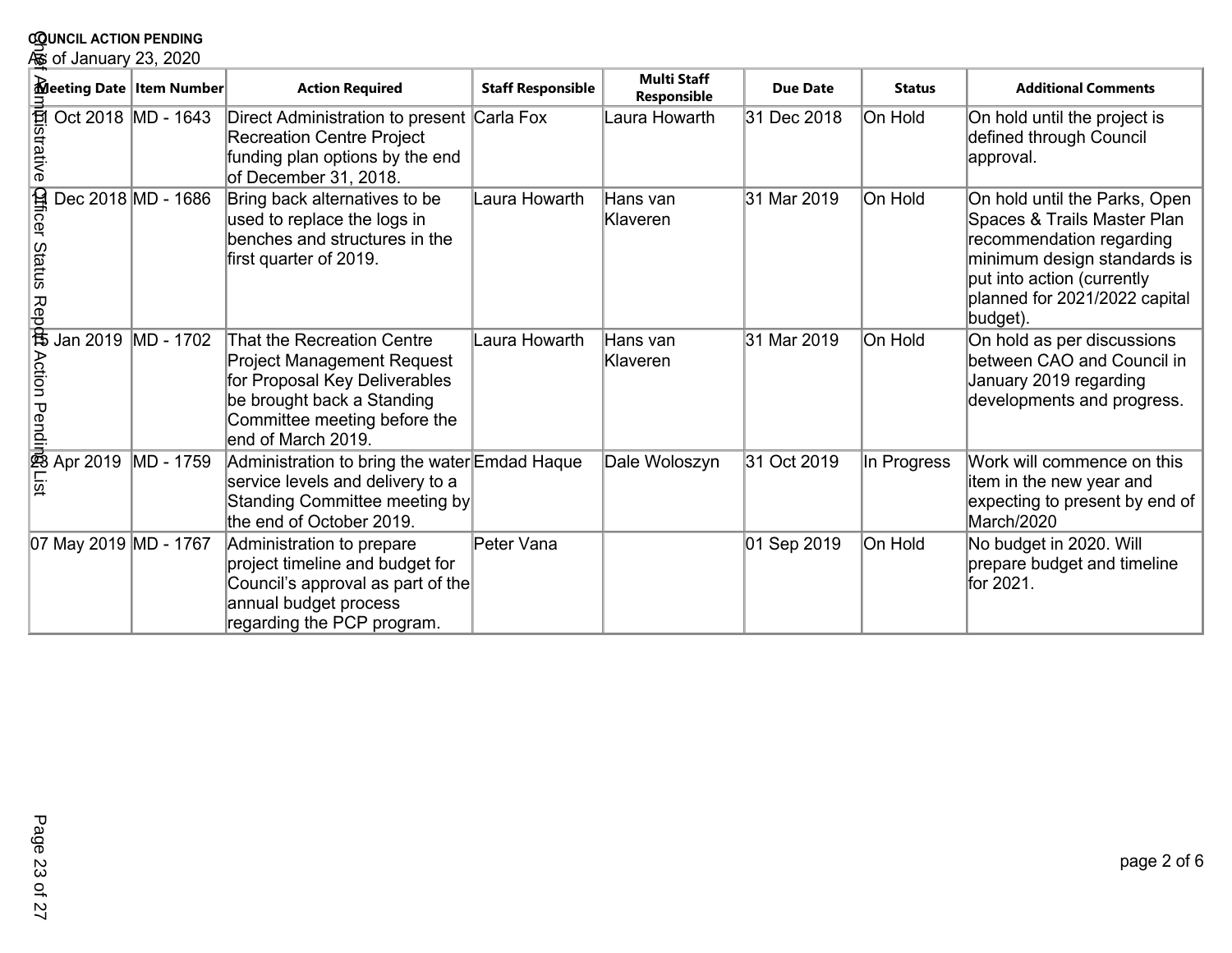| Meeting Date   Item Number                                                                                           |           | <b>Action Required</b>                                                                                                                                                                                                                                        | <b>Staff Responsible</b> | <b>Multi Staff</b><br>Responsible | <b>Due Date</b> | <b>Status</b> | <b>Additional Comments</b>                                                                                                                                                                                                                                                                                                                                                                                 |
|----------------------------------------------------------------------------------------------------------------------|-----------|---------------------------------------------------------------------------------------------------------------------------------------------------------------------------------------------------------------------------------------------------------------|--------------------------|-----------------------------------|-----------------|---------------|------------------------------------------------------------------------------------------------------------------------------------------------------------------------------------------------------------------------------------------------------------------------------------------------------------------------------------------------------------------------------------------------------------|
| May 2019<br>May 2019 MD - 1775<br>The May 2019 MD - 1775<br>Official May 2019<br>MD - 1783<br>The May 2019 MD - 1783 |           | <b>That Council direct</b><br>Administration to bring forward a<br>Request for Decision to invest<br>maintenance dollars in the<br>currently open sections of the<br>Beaver Boardwalk to a Regular<br>Meeting of Council.                                     | Laura Howarth            | Hans van<br>Klaveren              | 31 Jul 2019     | On Hold       | On hold pending the Water Act<br>approval currently in process<br>(no indication from the<br>province as to when a<br>response / decision will be<br>sent / made). The Beaver<br><b>Boardwalk Committee created</b><br>by Council in July 2019 has<br>been mandated to provide<br>Council with<br>recommendations (extension<br>of the deadline into 2020 is<br>required due to<br>abovementioned delays). |
|                                                                                                                      |           | Direct Administration to bring<br>Policy #082 Recreation & Parks<br>Fees and Charges to a<br><b>Standing Committee meeting</b><br>for discussion by August 31,<br>2020.                                                                                       | Laura Howarth            | Hans van<br>Klaveren              | 31 Aug 2020     | Pending       | No action taken at this time.<br>Intent of this motion was to<br>explore parameters of fee<br>reduction requests (categories<br>i.e. non-profit rates, business<br>rates, fundraising event<br>rates).                                                                                                                                                                                                     |
| 18 Jun 2019                                                                                                          | MD - 1794 | Administration to halt Town and<br>ISL work with relation to the<br>bridge excluding the bridge<br>steps and bring back a report<br>pertaining to options including<br>high level costs to a Standing<br>Committee meeting before the<br>end of August, 2019. | Diana Daley-<br>Beckford | Hans van<br>Klaveren              | 30 Aug 2019     | On Hold       | All work had been halted<br>immediately. Temporary<br>bridge access (stairs) has<br>been installed. It is anticipated<br>that the Beaver Boardwalk<br>Committee will present<br>recommendations regarding<br>permanent bridge access to<br>Council within an expanded<br>mandate.                                                                                                                          |
| 09 Jul 2019<br>Page<br><u>4</u> of 27                                                                                | MD - 1803 | <b>That Council direct</b><br>Administration to bring a report<br>to a future Standing Committee<br>meeting regarding assessment<br>policy options including split<br>notices and supplemental<br>assessments.                                                | Carla Fox                |                                   | 31 Dec 2019     | Pending       | I have completed two reports<br>and handed in to Emily for<br>review Jan 20, 2020                                                                                                                                                                                                                                                                                                                          |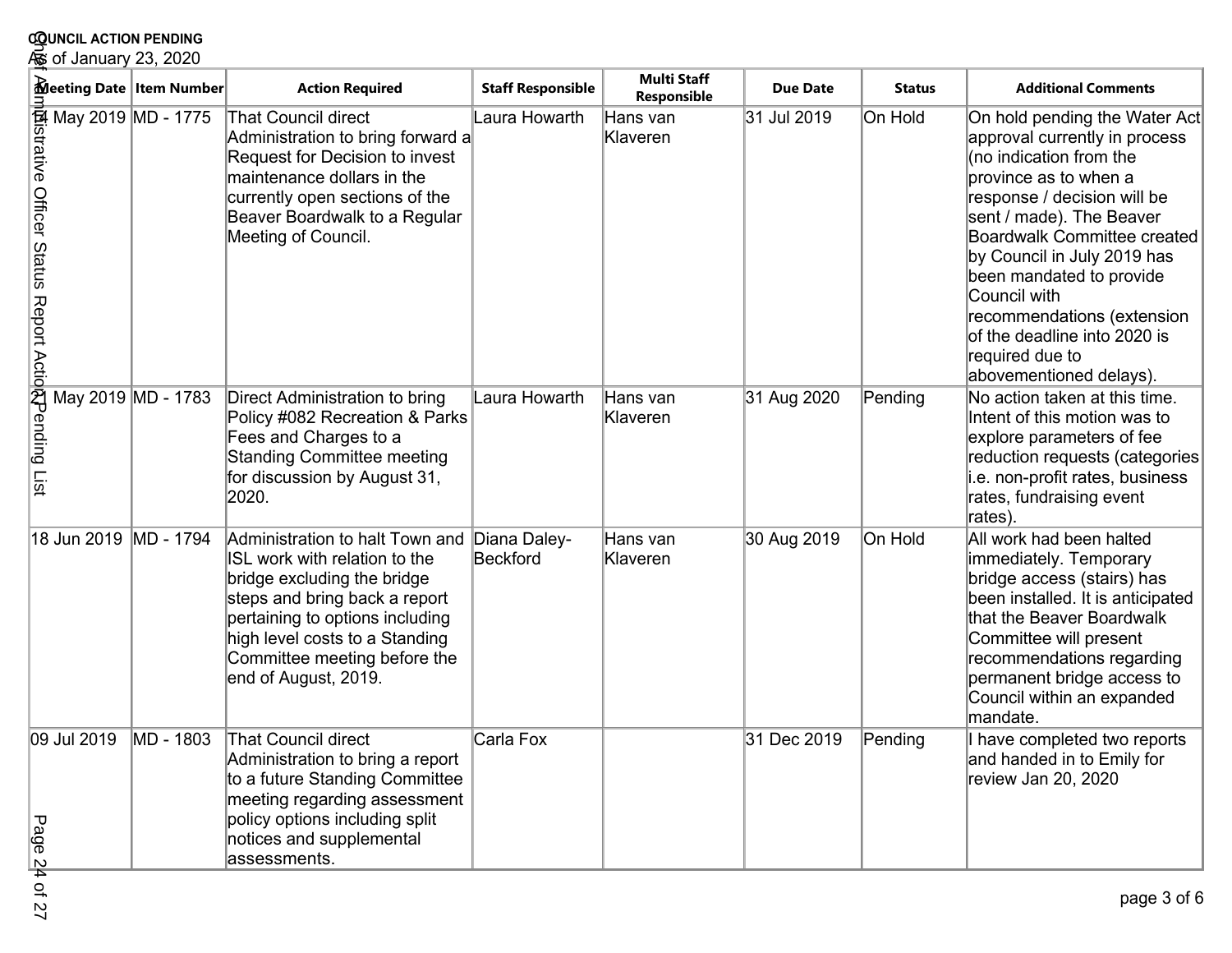| <b>COUNCIL ACTION PENDING</b><br>⁄ெை of January 23, 2020                                                                                                                    |                                                                                                                                                                                                                              |                          |                                   |                 |               |                                                                                                                                                                                                           |
|-----------------------------------------------------------------------------------------------------------------------------------------------------------------------------|------------------------------------------------------------------------------------------------------------------------------------------------------------------------------------------------------------------------------|--------------------------|-----------------------------------|-----------------|---------------|-----------------------------------------------------------------------------------------------------------------------------------------------------------------------------------------------------------|
| Meeting Date   Item Number                                                                                                                                                  | <b>Action Required</b>                                                                                                                                                                                                       | <b>Staff Responsible</b> | <b>Multi Staff</b><br>Responsible | <b>Due Date</b> | <b>Status</b> | <b>Additional Comments</b>                                                                                                                                                                                |
|                                                                                                                                                                             | Committee recommend that<br>Administration prepare<br>Procedural Bylaw Terms of<br>Reference and present prior to<br>the end of November 2019.                                                                               | Emily Olsen              | <b>Terri Williams</b>             | 29 Nov 2019     | In Progress   | First reading on January<br>14/20, second and third<br>reading scheduled for<br>February 4/20.                                                                                                            |
|                                                                                                                                                                             | Council direct admin to bring<br>back a report, before the end of<br>the second quarter in 2020, with<br>regards to franchise fees,<br>available options and potential<br>impacts.                                           | Carla Fox                |                                   | 30 Jun 2020     | Pending       |                                                                                                                                                                                                           |
| $\frac{m}{2}$<br>Sep 2019 MD - 1841<br>Sep 2019 MD - 1857<br>Sep 2019 MD - 1857<br>Sep 2019 MD - 1867<br>MD - 1867<br>Sep 2019 MD - 1867<br>MD - 1867<br>Sep 2019 MD - 1867 | That Committee direct<br>Administration to bring forward<br>options for Short-term Rental<br>Accommodation regulations for<br>potential implementation with<br>the Land Use Bylaw<br>amendments expected in<br>January 2020. | Peter Vana               | Dani Woodman                      | 31 Jan 2020     | In Progress   | Further research being<br>conducted and a report will be<br>provided to Council in January<br>2020. Jan. 22/20 - report with<br>options and clarification to Jan.<br>28/20 Standing Committee<br>meeting. |
|                                                                                                                                                                             | That Committee direct<br>Administration to bring a report<br>including options on the next<br>steps for the Aquatic Centre<br>before the end of 2019.                                                                        | Emily Olsen              | Diana Daley-<br>Beckford          | 31 Dec 2019     | On Hold       | Council decision in Agenda<br>prep meeting on Dec. 5/19 to<br>postpone until January 2020                                                                                                                 |
| 22 Oct 2019   MD - 1879                                                                                                                                                     | That Committee table the<br><b>Maxwell Lake Recreation Area</b><br>Outline Plan to a Standing<br>Committee meeting by the end<br>of June 2020.                                                                               | Laura Howarth            | Hans van<br>Klaveren              | 30 Jun 2020     | On Hold       | On hold pending the Water Act<br>approval currently in process<br>(refer to MD-1775 for delay<br>notes).                                                                                                  |
| 05 Nov 2019 MD - 1884<br><del>ت</del> و                                                                                                                                     | That Council approve the<br><b>Standing Committee's</b><br>recommendation for<br>Administration to invite Request<br>for Proposals (RFP) to bid on<br>the ATE program contract.                                              | Emily Olsen              | <b>Todd Martens</b>               | 31 Mar 2020     | On Hold       | New legislature as of<br>December 1, 2019 from<br>Provincial Government - all<br>new programs on hold for<br>approximately 2 years.                                                                       |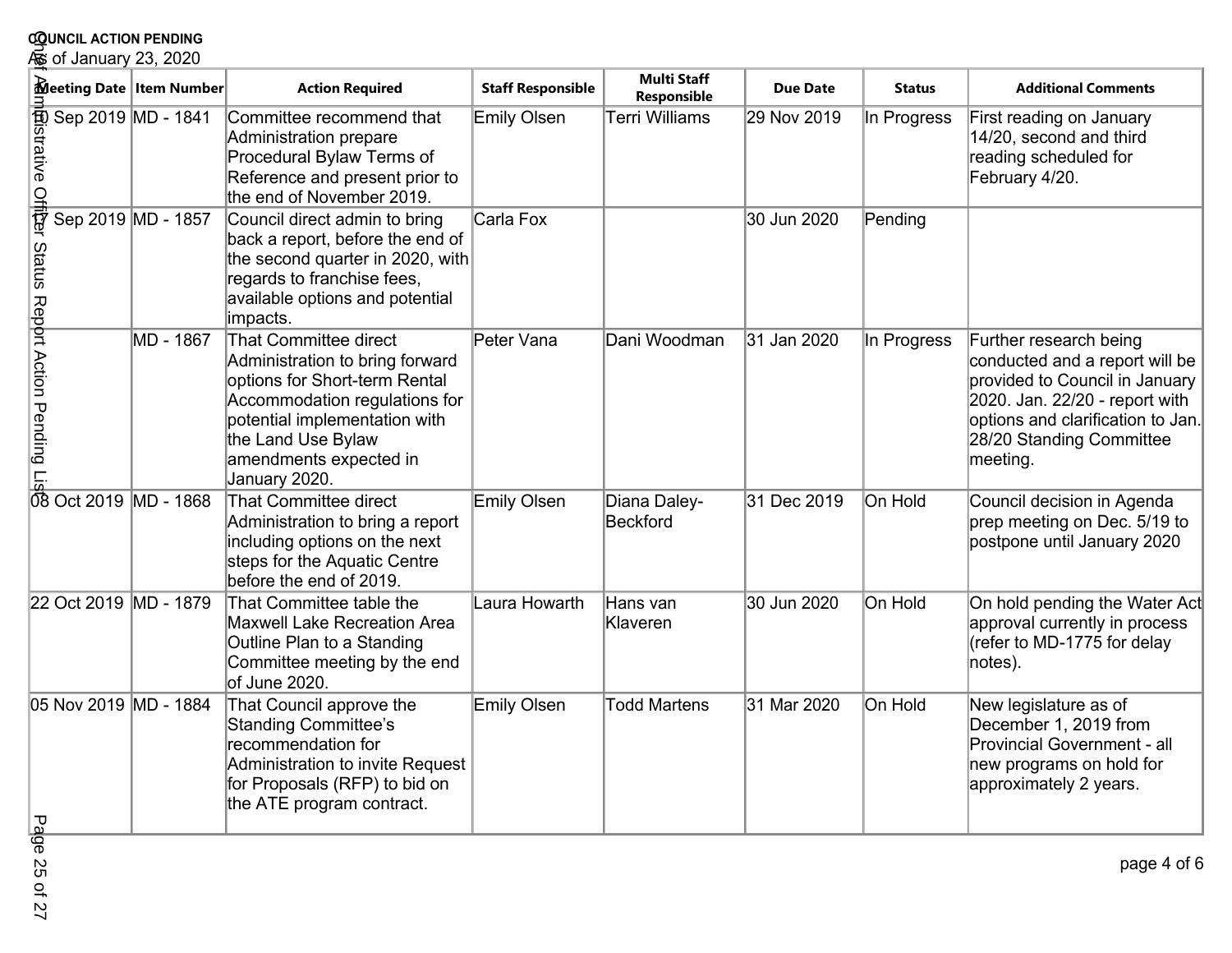|             | <b>COUNCIL ACTION PENDING</b><br>⁄So of January 23, 2020                                                                                                                                                           |                                                                                                                                                                                                                            |                          |                                   |                 |               |                                                                                                                                                                                |  |
|-------------|--------------------------------------------------------------------------------------------------------------------------------------------------------------------------------------------------------------------|----------------------------------------------------------------------------------------------------------------------------------------------------------------------------------------------------------------------------|--------------------------|-----------------------------------|-----------------|---------------|--------------------------------------------------------------------------------------------------------------------------------------------------------------------------------|--|
|             | Meeting Date   Item Number                                                                                                                                                                                         | <b>Action Required</b>                                                                                                                                                                                                     | <b>Staff Responsible</b> | <b>Multi Staff</b><br>Responsible | <b>Due Date</b> | <b>Status</b> | <b>Additional Comments</b>                                                                                                                                                     |  |
|             | $\frac{1}{3}$<br>$\frac{1}{3}$ Dec 2019 MD - 1900<br>$\frac{1}{3}$ Dec 2019 MD - 1900<br>$\frac{1}{3}$ Dec 2019 MD - 1903<br>$\frac{1}{3}$ Mov 2019 MD - 1903<br>$\frac{1}{3}$ Nov 2019 MD - 1904<br>$\frac{1}{3}$ | <b>That Council direct</b><br>Administration to provide<br>Council with a report and<br>recommendations with no less<br>than one third of the<br>recommendations be from<br>Operations excluding transfers<br>to Reserves. | Carla Fox                |                                   | 31 Mar 2020     | Pending       |                                                                                                                                                                                |  |
|             |                                                                                                                                                                                                                    | <b>That Council direct</b><br>Administration to bring back a<br>report and a recommendation<br>that the taxation requirement<br>reduction be no less than \$1.6M.                                                          |                          | Carla Fox                         | 31 Mar 2020     | Pending       |                                                                                                                                                                                |  |
|             |                                                                                                                                                                                                                    | <b>That Council direct</b><br>Administration to provide<br>Council with a report and<br>recommendations to reduce<br>taxation requirements by<br>January 30, 2020.                                                         | Carla Fox                |                                   | 30 Jan 2020     | In Progress   | In discussion with Emily an<br>extension is going to be<br>requested on this timeline Jan<br>9, 2020 Jan. 22/20 - will be<br>brought to a Council meeting<br>in February 2020. |  |
|             | 25 Nov 2019 MD - 1906                                                                                                                                                                                              | <b>That Council direct</b><br>Administration where any<br>reductions to reserve<br>contributions must be fully offset<br>by Capital project cancellations.                                                                 | Carla Fox                |                                   | 31 Mar 2020     | Pending       |                                                                                                                                                                                |  |
| 14 Jan 2020 | MD - 1931                                                                                                                                                                                                          | Committee recommends<br>Council give three readings to<br>Bylaw #1141, to establish the<br>Procedure Bylaw Review<br>Committee.                                                                                            | Emily Olsen              | <b>Terri Williams</b>             | 21 Jan 2020     | In Progress   | Scheduled to come to the Feb.<br>4/20 Regular Council<br>meeting.                                                                                                              |  |
| 14 Jan 2020 | MD - 1932                                                                                                                                                                                                          | Committee recommends<br>Council approve the Terms of<br>Reference for the Procedure<br><b>Bylaw Review Committee.</b>                                                                                                      | Emily Olsen              | <b>Terri Williams</b>             | 21 Jan 2020     | In Progress   | Scheduled to come to the Feb.<br>4/20 Regular Council<br>meeting.                                                                                                              |  |